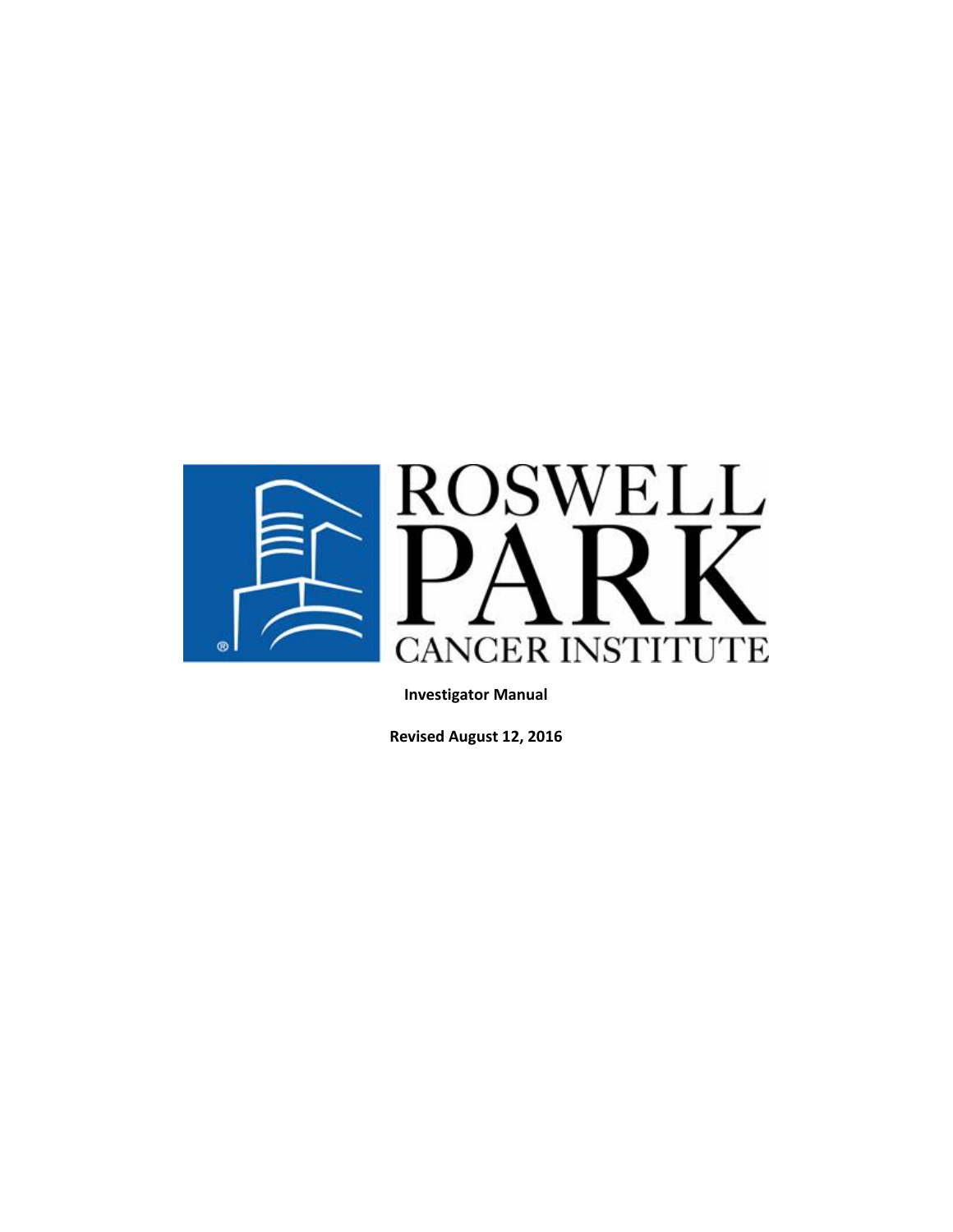

|                  | <b>IMRER</b><br>NH | $\sim$ |
|------------------|--------------------|--------|
| <b>STAR</b><br>ຼ | 03                 | ∩t     |
|                  |                    |        |

#### **Table of Contents**

|              | What financial interests do my staff and I need to disclose to conduct Human Research? 4              |  |  |  |  |
|--------------|-------------------------------------------------------------------------------------------------------|--|--|--|--|
|              |                                                                                                       |  |  |  |  |
|              | How do I submit new Human Research that will be covered by an External IRB? 5                         |  |  |  |  |
|              |                                                                                                       |  |  |  |  |
|              |                                                                                                       |  |  |  |  |
|              | What are the different regulatory classifications that research activities may fall under?6           |  |  |  |  |
|              | What are the decisions the IRB can make when reviewing proposed research? 7                           |  |  |  |  |
|              |                                                                                                       |  |  |  |  |
|              |                                                                                                       |  |  |  |  |
|              |                                                                                                       |  |  |  |  |
|              |                                                                                                       |  |  |  |  |
|              |                                                                                                       |  |  |  |  |
|              |                                                                                                       |  |  |  |  |
|              |                                                                                                       |  |  |  |  |
|              |                                                                                                       |  |  |  |  |
|              | What if I need to use an unapproved drug, biologic, or device and there is no time for IRB review? 12 |  |  |  |  |
|              |                                                                                                       |  |  |  |  |
| Appendix A-1 |                                                                                                       |  |  |  |  |
| Appendix A-2 |                                                                                                       |  |  |  |  |
| Appendix A-3 | Additional Requirements for Department of Defense (DOD) research 21                                   |  |  |  |  |
| Appendix A-4 | Additional Requirements for Department of Energy (DOE) Research 22                                    |  |  |  |  |
| Appendix A-5 | Additional Requirements for Department of Justice (DOJ) Research 23                                   |  |  |  |  |
|              | Additional Requirements for DOJ Research conducted in the Federal Bureau of Prisons  23               |  |  |  |  |
|              | Additional Requirements for DOJ Research Funded by the National Institute of Justice  25              |  |  |  |  |
| Appendix A-6 | Additional Requirements for Department of Education (ED) Research  26                                 |  |  |  |  |
| Appendix A-7 | Additional Requirements for Environmental Protection Agency (EPA) Research  27                        |  |  |  |  |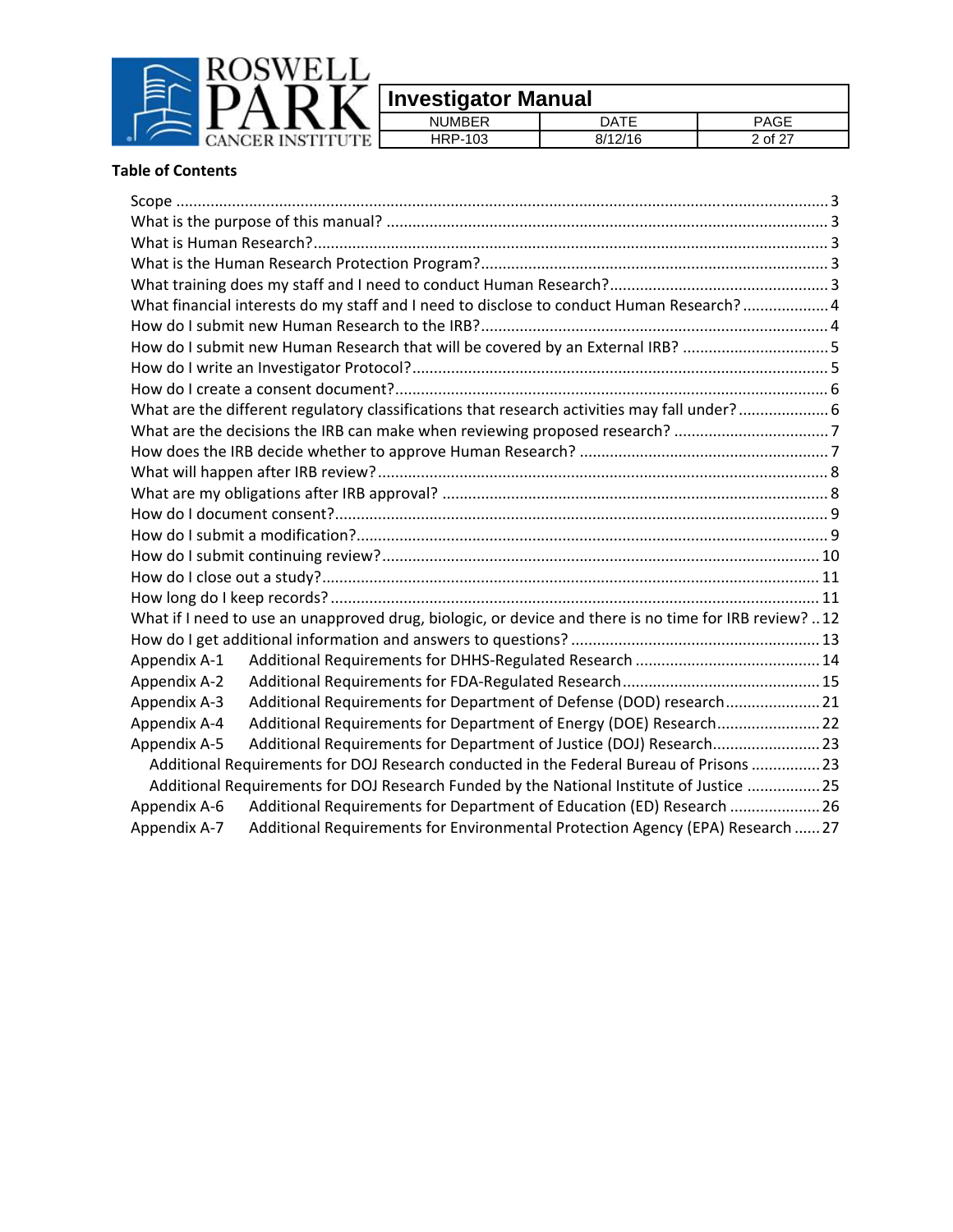

| -4 | moscrigator marradi |      |         |
|----|---------------------|------|---------|
|    | NI IMRFR            | ገATF | PAGE    |
|    | <b>HRP-103</b>      | O/   | 3 of 27 |
|    |                     |      |         |

#### *Scope*

Throughout this document "organization" refers to Roswell Park Cancer Institute.

#### *What is the purpose of this manual?*

This document "INVESTIGATOR MANUAL (HRP‐103)" is designed to guide you through policies and procedures related to the conduct of Human Research that are specific to this organization.

General information regarding Human Research protections and relevant federal regulations and guidance is incorporated into the required human protections training. For additional information see below: "What training does my staff and I need in order to conduct Human Research?"

#### *What is Human Research?*

The "HUMAN RESEARCH PROTECTION PROGRAM PLAN (HRP‐101)" defines the activities that this organization considers to be "Human Research." An algorithm for determining whether an activity is Human Research can be found in the "WORKSHEET: Human Research (HRP‐310)," located in the IRB Policies & Procedures section of the IRB Web site. Use this document for guidance as to whether an activity meets either the DHHS or FDA definition of Human Research, keeping in mind that the IRB makes the ultimate determination in questionable cases as to whether an activity constitutes Human Research subject to IRB oversight.

You are responsible not to conduct Human Research without prior IRB review and approval (or a determination that a research project is either exempt Human Research or not Human Subject Research). If you have questions about whether an activity is Human Research, contact the Office of Research Subject Protection (ORSP) who will provide you with a determination. If you wish to have a written determination, provide a written request to the ORSP.

#### *What is the Human Research Protection Program?*

The document "HUMAN RESEARCH PROTECTION PROGRAM PLAN (HRP‐101)" describes this organization's overall plan to protect subjects in Human Research.

- The mission of the Human Research Protection Program.
- The ethical principles that the organization follows governing the conduct of Human Research.
- The applicable laws that govern Human Research.
- When the organization becomes "engaged in Human Research" and when someone is acting as an agent of the organization conducting Human Research.
- Clinical Research Services involvement in clinical research implemented at RPCI
- The types of Human Research that may not be conducted.
- The roles and responsibilities of individuals within the organization.

#### *What training does my staff and I need to conduct Human Research?*

This section describes the training requirements imposed by the IRB. You may have additional training imposed by other federal, state, or organizational policies.

Investigators and staff conducting human research must complete the Collaborative Institutional Training Initiative (CITI) human subjects protection online training program. .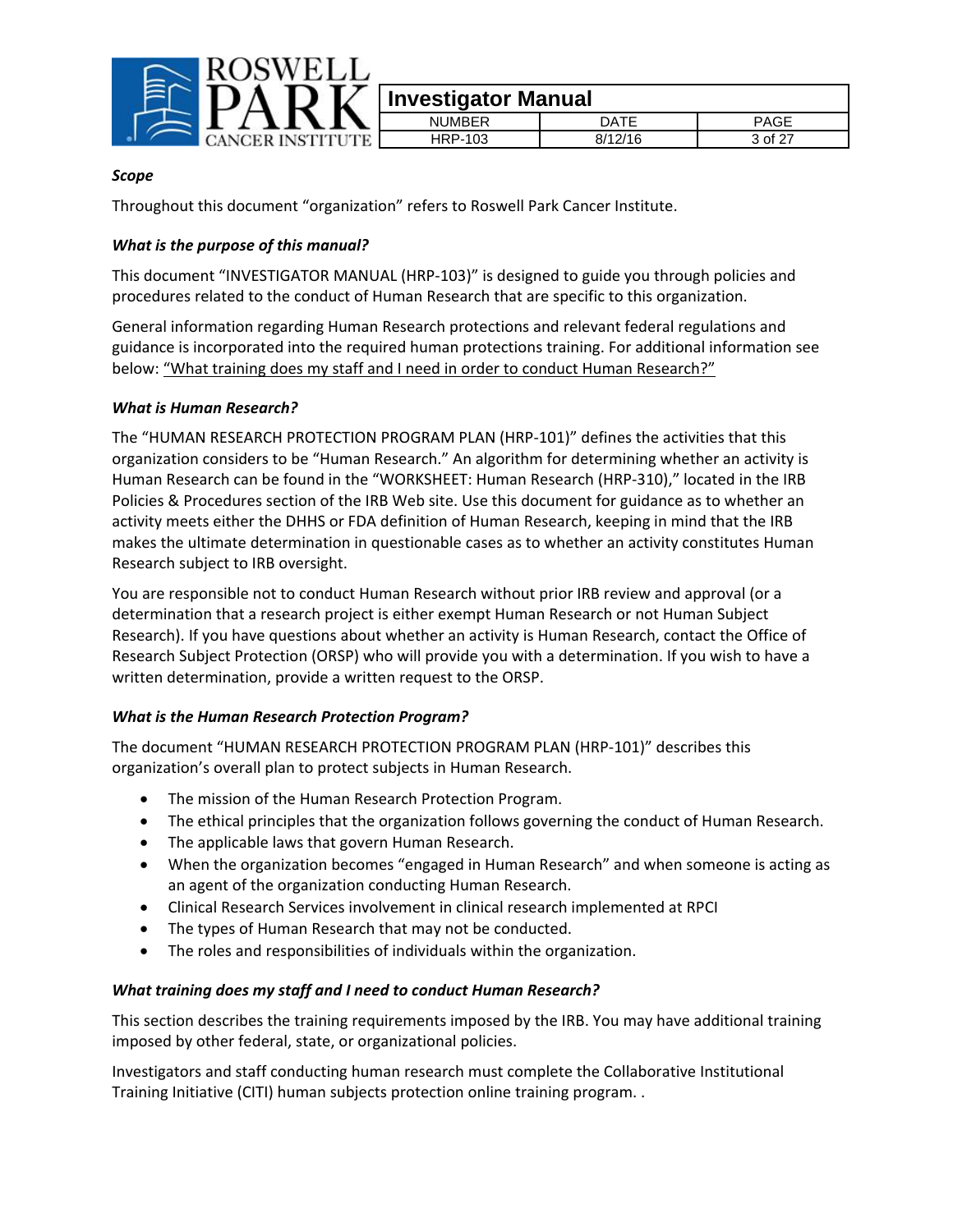

Investigators and research staff of human research studies that are FDA‐regulated (i.e., involving drugs, biologics or medical devices) and more than minimal risk must also complete a Good Clinical Practices course in the CITI program.

The CITI site can be accessed at http://www.citiprogram.org/.

Training is valid for a three‐year period, after which time the training must be repeated. Investigators who do not complete renewal of the training prior to the three-year expiration will be restricted from submitting new studies or from being added to existing studies until the training is completed. Ongoing studies may be suspended or terminated; restricted co-investigators will be removed if renewal of the training is not completed within a reasonable manner after the three‐year expiration as the Director of Research Subject Protection deems appropriate.

All members of the research team involved in the design, conduct, or reporting of the research must complete training. Members of the research team who have not completed human research protections training may not take part in aspects of the research that involve human subjects.

#### *What financial interests do my staff and I need to disclose to conduct Human Research?*

All individuals involved in the design, conduct, or reporting of research are required to disclose the financial interests:

- On submission of an initial review.
- At least annually as part of continuing review.
- Within 30 days of discovering or acquiring (e.g., through purchase, marriage, or inheritance) a new financial interest.

Individuals with reimbursed or sponsored travel by an entity other than a federal, state, or local government agency, higher education institution or affiliated research institute, academic teaching hospital, or medical center are required to disclose the purpose of the trip, the identity of the sponsor or organizer, the destination, and the duration of the travel.

Individuals subject to this policy are required to complete financial conflicts of interest training initially, at least every three years, and immediately when:

- Joining the organization
- Financial conflicts policies are revised in a manner that changes investigator requirements
- Non-compliant with financial conflicts policies and procedures

Additional details can be found in "SOP: Financial Conflicts of Interests (HRP‐055)."

#### *How do I submit new Human Research to the IRB?*

Biospecimen/Data Research are submitted directly to the ORSP. When review by the Scientific Review Committee (SRC) is required, all documents, including any requested clarifications from the SRC and their resolution, will be submitted with the application for review to the Office of Research Subject Protection.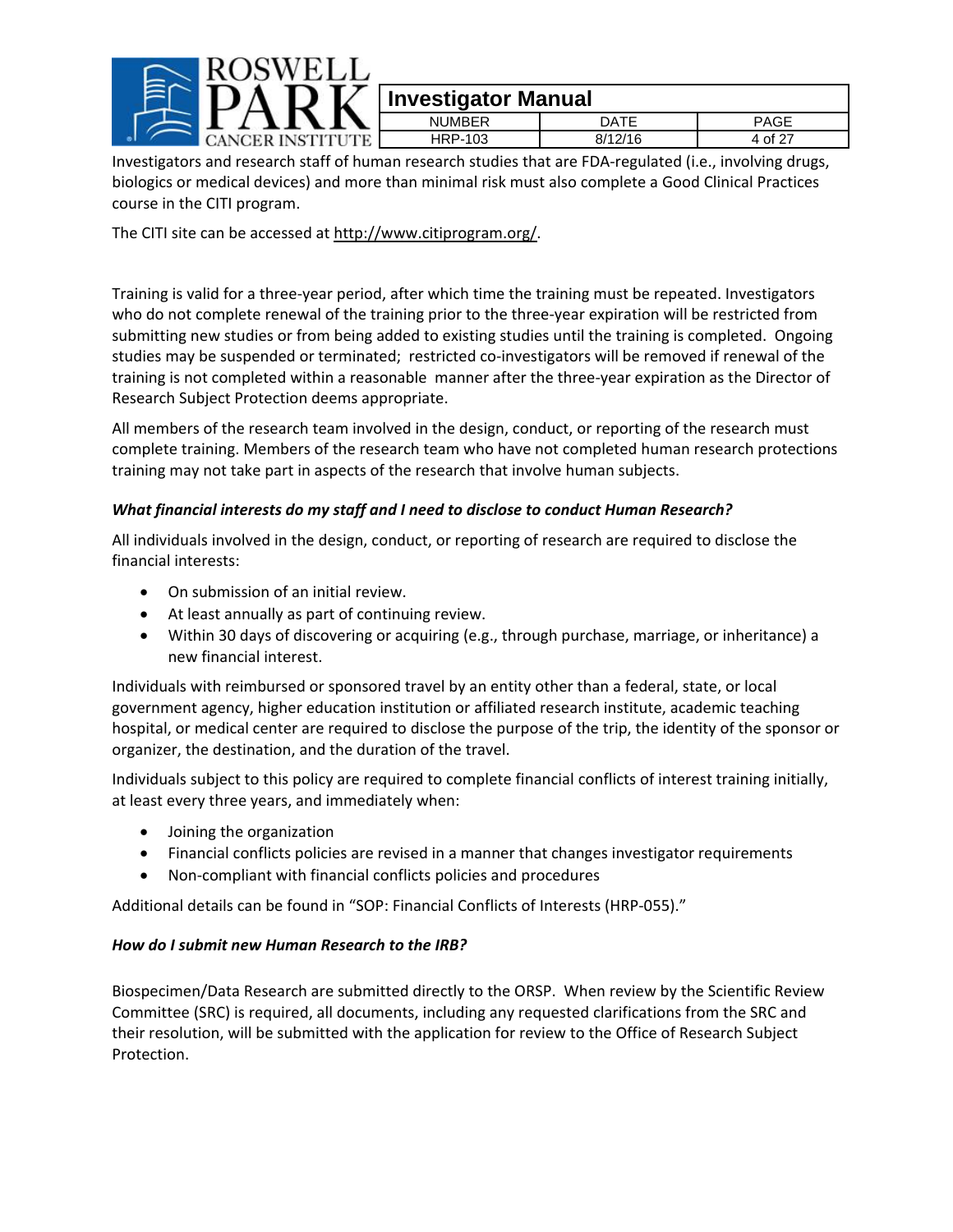

Complete the New Study SmartForm in the electronic Click system and attach all requested supplements; the SmartForm is submitted by the PI by clicking the "Submit" activity. By clicking Submit the is PI verifying that:

- You have obtained the financial interest status of each research staff.
- You have obtained the agreement of each research staff to his/her role in the research.
- You will conduct this Human Research in accordance with requirements in the HRP-103 -Investigator Manual

#### *How do I submit new Human Research that will be covered by an External IRB?*

It is the policy of the RPCI IRB to provide protection for human subjects participating in research protocols at RPCI. The RPCI IRB may agree for an external IRB to be the IRB of record for certain human research studies. The RPCI IRB must be notified of each study to be conducted at RPCI that proposes to use an external IRB prior to study initiation. An IRB Authorization Agreement / Division of Responsibilities must be executed with the Institutional Official for studies that will be relying on an external IRB. The ORSP will maintain oversight of local informed consent content, assuring compliance with local policies and procedures and HIPAA regulations, as well as other local context issues to assure safe and appropriate conduct of the research.

The Initial Study, any Modifications, and Continuing Reviews must be submitted in the electronic Click system after approval by the external IRB and prior to implementation at RPCI. The ORSP will review the submission and determine whether any clarifications are required prior to accepting the external IRB's approval. Reportable New Information must be submitted in the electronic Click system within five business days of submission to the external IRB.

#### *How do I write an Investigator Protocol?*

Use the "TEMPLATE PROTOCOL (HRP‐503)" as a starting point for drafting a new Investigator Protocol, and reference the instructions in italic text for the information the IRB looks for when reviewing research. Intervention studies determined to be high priority will recommend protocol editor support at time of Clinical Research Prioritization& Feasibility review.

Here are some key points to remember when developing an Investigator Protocol:

- The italicized bullet points in the "TEMPLATE PROTOCOL (HRP-503)"" serve as guidance to investigators when developing an Investigator Protocol for submission to the IRB. All italicized text are meant to be deleted prior to submission.
- When writing an Investigator Protocol, always keep an electronic copy. You will need to modify this copy when making changes to the Investigator Protocol.
- If you believe your activity may not be Human Research, contact the ORSP prior to developing your Investigator Protocol.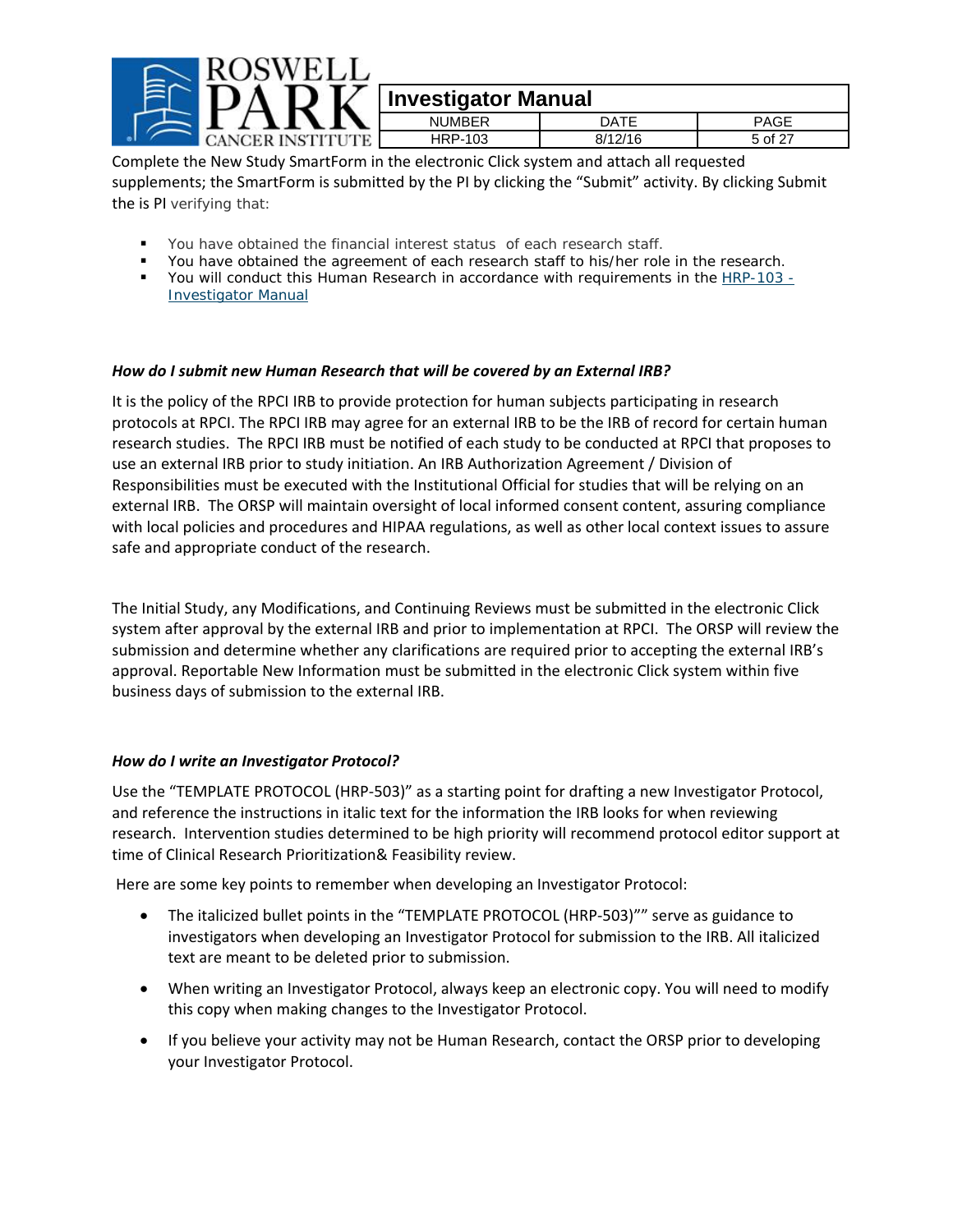

|          | <b>IIIVESUYAWI MAHUAI</b> |         |         |
|----------|---------------------------|---------|---------|
|          | <b>NUMBER</b>             | ገATF    | PAGE    |
| 'S'TI'TI | HRP-103                   | 3/12/16 | ჩ იf 27 |

- Note that, depending on the nature of your research, certain sections of the template may not be applicable to your Investigator Protocol. Indicate this as appropriate.
- You may not involve any individuals who are members of the following populations as subjects in your research unless you indicate this in your inclusion criteria as the inclusion of subjects in these populations has regulatory implications.
	- o Adults unable to provide legally effective consent as a targeted population
	- o Individuals who are not yet adults (infants, children, teenagers)
	- o Pregnant women (Note: Roswell Park Cancer Institute does not conduct research with pregnant women as a specific study population unless the research holds out a prospect of direct benefit to the individual participant.)
	- o Prisoners (Note: Roswell Park Cancer Institute does not conduct research with prisoners as a specific study population, but does not prohibit prisoners from enrolling in a research study if certain conditions are met)
- If you are conducting community‐based participatory research, you may contact the ORSP for information about:
	- o Research studies using a community‐based participatory research design
	- o Use of community advisory boards
	- o Use of participant advocates
	- o Partnerships with community‐based organizations

#### *How do I create a consent document?*

Use the "TEMPLATE CONSENT DOCUMENT (HRP‐502)" to create a consent document.

Note that all long form consent documents and all summaries for short form consent documents must contain all of the required and all additional appropriate elements of informed consent disclosure. Review the "Long Form of Consent Documentation" section in the IRB's "WORKSHEET: Criteria for Approval (HRP-314)," to ensure that these elements are addressed. When using the short form of consent documentation the appropriate signature block from "TEMPLATE CONSENT DOCUMENT (HRP‐ 502)" should be used on the short form.

We recommend that you date and version the revisions of your consent documents to ensure that you use the most recent version approved by the IRB.

#### *What are the different regulatory classifications that research activities may fall under?*

Submitted activities may fall under one of the following four regulatory classifications:

 Not "Human Research": Activities must meet the organizational definition of "Human Research" to fall under IRB oversight. Activities that do not meet this definition are not subject to IRB oversight but are reviewed by the ORSP. Review the ORSP's "WORKSHEET: Human Research (HRP‐310)" for reference. Contact the ORSP in cases where it is unclear whether an activity is Human Research.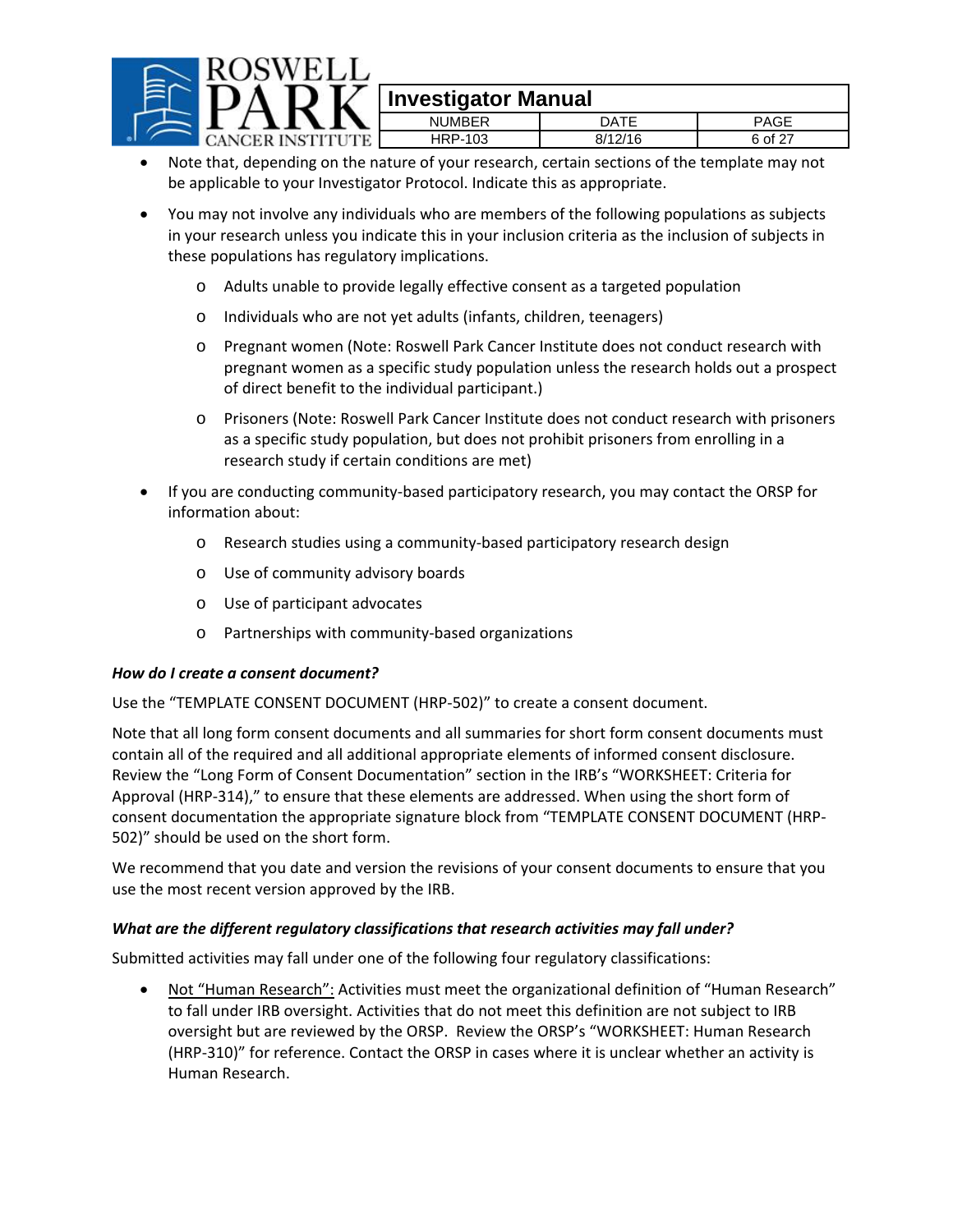

| mirtəngalum manadı |         |                        |
|--------------------|---------|------------------------|
| <b>NUMBER</b>      | NATF    | PAGF                   |
| HRP-103            | 8/12/16 | $\epsilon$ of 2 $^{-}$ |

- **Exempt:** Certain categories of Human Research may be exempt from certain regulations and from IRB review. It is the responsibility of the ORSP, not the investigator, to determine whether Human Research is exempt from IRB review. Review the ORSP's "WORKSHEET: Exemption (HRP‐ 312)" for reference on the categories of research that may be exempt.
- Review Using the Expedited Procedure: Certain categories of non‐exempt Human Research may qualify for review using the expedited procedure, meaning that the project may be approved by a single designated IRB reviewer, rather than the convened board. Review the IRB Administration's "WORKSHEET: Eligibility for Review Using the Expedited Procedure (HRP‐313)" for reference on the categories of research that may be reviewed using the expedited procedure.
- Review by the Convened IRB: Non‐Exempt Human Research that does not qualify for review using the expedited procedure must be reviewed by the convened IRB.

#### *What are the decisions the IRB can make when reviewing proposed research?*

The IRB may approve research, require modifications to the research to secure approval, table research, defer or disapprove research:

- Approval: Made when all criteria for approval are met. See "How does the IRB decide whether to approve Human Research?" below.
- Modifications Required to Secure Approval: Made when IRB members require specific modifications to the research before approval can be finalized.
- Tabled: Made when the IRB cannot approve the research at a meeting for reasons unrelated to the research, such as loss of quorum. When taking this action, the IRB automatically schedules the research for review at the next meeting.
- Deferred: Made when the IRB determines that the board is unable to approve research and the IRB suggests modifications that might make the research approvable. When making this motion, the IRB describes its reasons for this decision, describes modifications that might make the research approvable, and gives the investigator an opportunity to respond to the IRB in person or in writing.
- Disapproval: Made when the IRB determines that it is unable to approve research and the IRB cannot describe modifications that might make the research approvable. When making this motion, the IRB describes its reasons for this decision and gives the investigator an opportunity to respond to the IRB in person or in writing.

#### *How does the IRB decide whether to approve Human Research?*

The criteria for IRB approval can be found in the "WORKSHEET: Criteria for Approval (HRP‐314)" for non‐ exempt Human Research. This worksheet references other checklists that might be relevant. All checklists and worksheets can be found on the IRB block on the i2.

These checklists are used for initial review, continuing review, and review of modifications to previously approved Human Research.

You are encouraged to use the checklists to write your Investigator Protocol in a way that addresses the criteria for approval.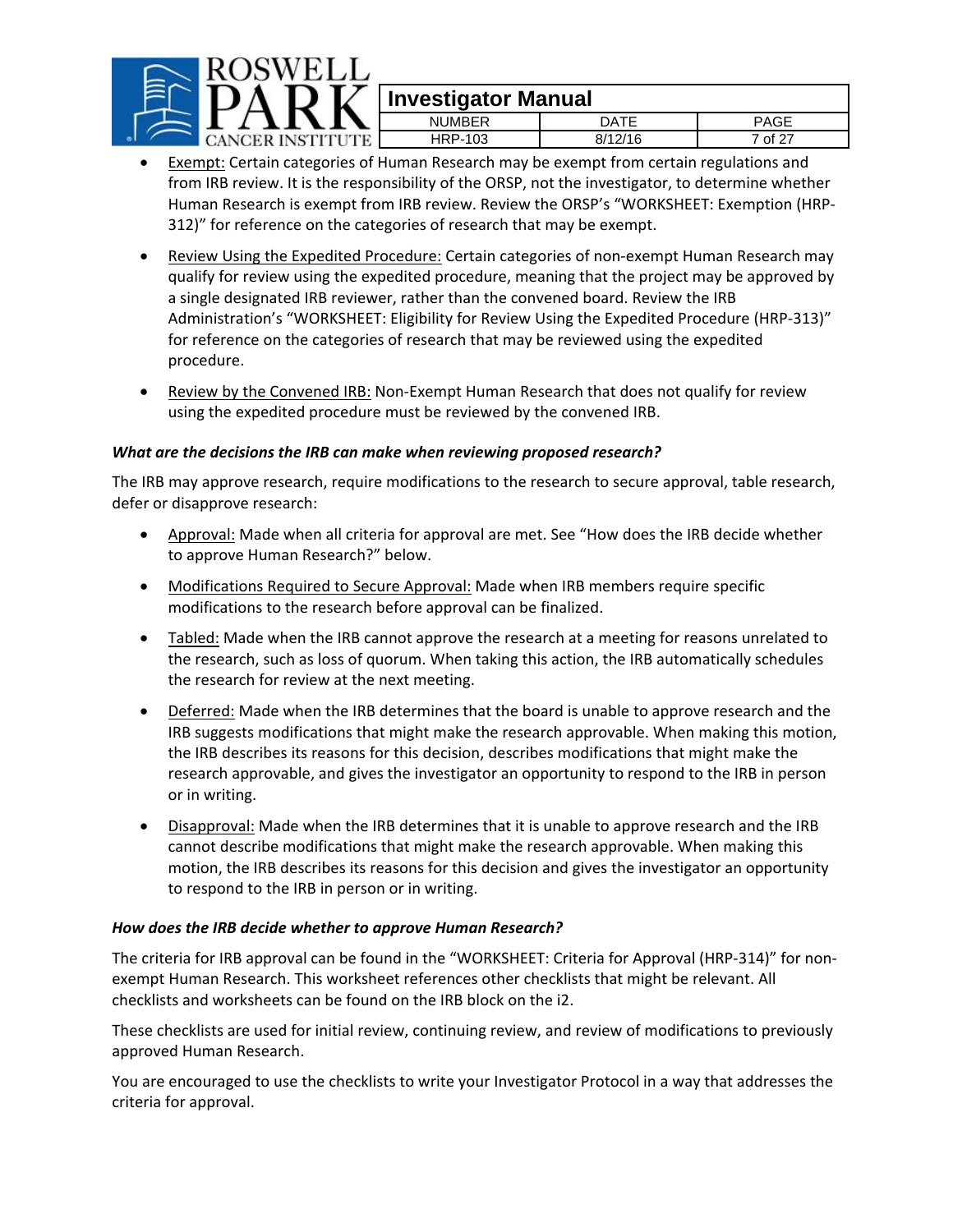

### **Investigator Manual** NUMBER | DATE | PAGE

HRP-103 8/12/16 8 of 27 **CANCER INSTITUTE** The criteria for ORSP to make an exempt human research determination can be found in "WORKSHEET: Exemption (HRP‐312)".

#### *What will happen after IRB review?*

The IRB will provide you with a written decision indicating that the IRB has approved the Human Research, requires modifications to secure approval, or has deferred or disapproved the Human Research.

- If the IRB has approved the Human Research: The Human Research may commence once all other organizational approvals have been met. IRB approval is usually good for a limited period of time which is noted in the approval letter.
- If the IRB requires modifications to secure approval and you accept the modifications: Make the requested modifications and submit them to the IRB. If all requested modifications are made, the IRB will issue a final approval. Research cannot commence until this final approval is received. If you do not accept the modifications, provide your response and submit it to the IRB for review.
- If the IRB defers the Human Research: The IRB will provide a statement of the reasons for deferral and suggestions to make the study approvable, and give you an opportunity to respond in writing. In most cases if the IRB's reasons for the deferral are addressed in a modification, the Human Research can be approved
- If the IRB disapproves the Human Research: The IRB will provide a statement of the reasons for disapproval and give you an opportunity to respond in writing.

In all cases, you have the right to address your concerns to the IRB directly at an IRB meeting.

#### *What are my obligations after IRB approval?*

- 1) Do not start Human Research activities until you have the final IRB approval letter and the study is activated and posted on the Clinical Studies internal website (Https: clinical studies.roswellpark.org)
- 2) Do not start Human Research activities until you have obtained all other required institutional approvals, including approvals of departments or divisions that require approval prior to commencing research that involves their resources.
- 3) Ensure that there are adequate resources to carry out the research safely. This includes, but is not limited to, sufficient investigator time, appropriately qualified research team members, equipment, and space.
- 4) Ensure that Research Staff are qualified (e.g., including but not limited to appropriate training, education, expertise, credentials, protocol requirements and, when relevant, privileges) to perform procedures and duties assigned to them during the study.
- 5) Update the ORSP with any changes to the list of study personnel.
- 6) Personally conduct or supervise the Human Research. Recognize that the investigator is accountable for the failures of any study team member.
	- a) Conduct the Human Research in accordance with the relevant current protocol as approved by the IRB, and in accordance with applicable federal regulations and local laws.
	- b) When required by the IRB ensure that consent or permission is obtained in accordance with the relevant current protocol as approved by the IRB.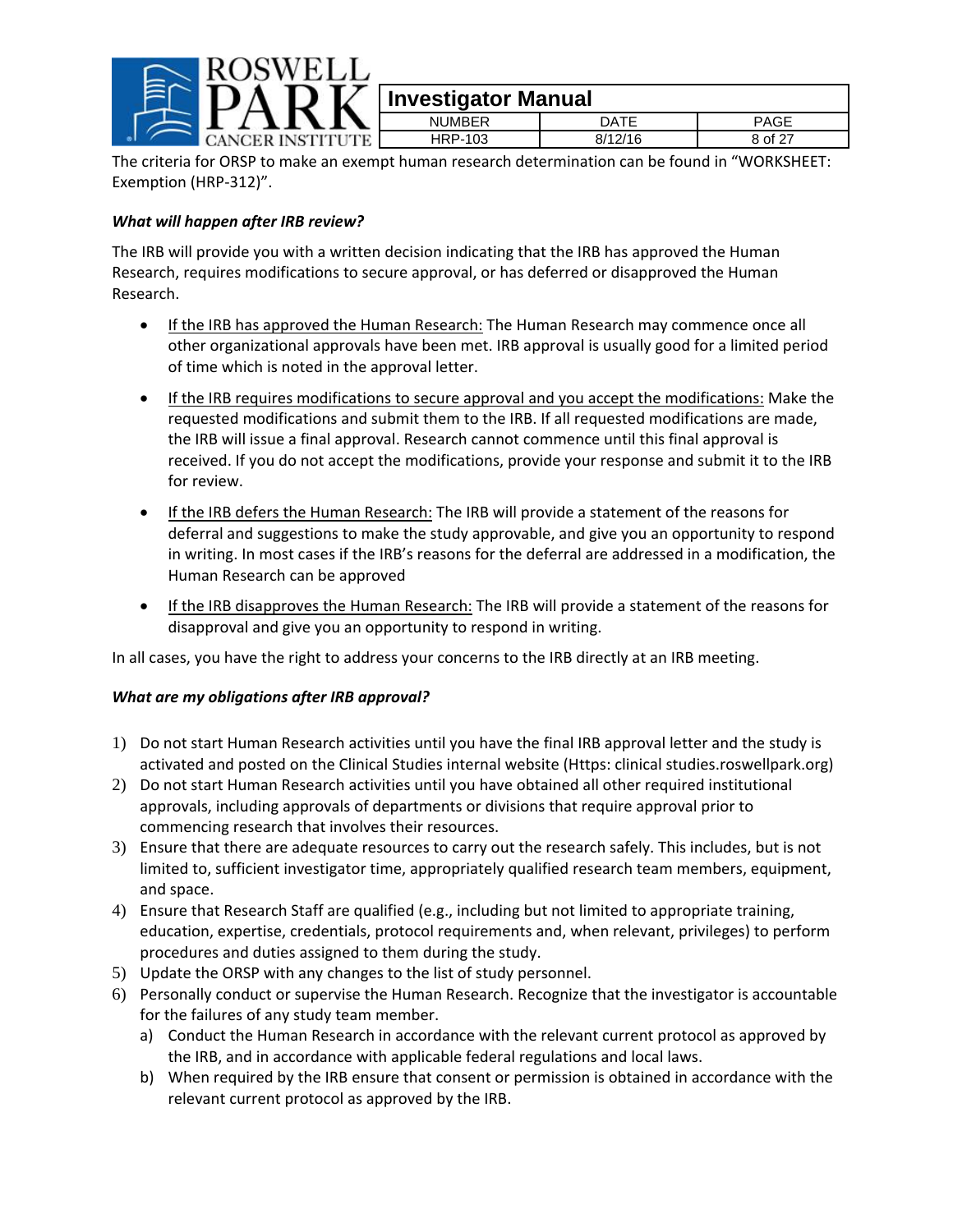

## **I** $\sum$  Investigator Manual

| ----<br>n |         |         |         |
|-----------|---------|---------|---------|
|           | NUMBER  | DATE    | PAGE    |
| ER INST   | HRP-103 | 8/12/16 | 9 of 27 |
|           |         |         |         |

- c) Do not modify the Human Research without prior IRB review and approval unless necessary to eliminate apparent immediate hazards to subjects.
- d) Protect the rights, safety, and welfare of subjects involved in the research.
- 7) Submit to the IRB:
	- a) Proposed modifications as described in this manual. (See "How do I submit a modification?")
	- b) A continuing review application as requested in the approval letter. (See "How do I submit continuing review?"
	- c) Report of premature completion of study (See "How Do I Close a Study?)
	- d) A final continuing review application when the Human Research is closed. (See "How Do I Close Out a Study?")
- 8) Report any of the information items on the back of "FORM: Reportable New Information (HRP-214)" to the IRB within five business days.
- 9) Submit an updated disclosure of financial interests within thirty days of discovering or acquiring (e.g., through purchase, marriage, or inheritance) a new financial interest.
- 10) Do not accept or provide payments to professionals in exchange for referrals of potential subjects ("finder's fees.")
- 11) Do not accept payments designed to accelerate recruitment that were tied to the rate or timing of enrollment ("bonus payments.")
- 12) See additional requirements of various federal agencies in Appendix A. These represent additional requirements and do not override the baseline requirements of this section.

#### *How do I document consent?*

Use the signature block approved by the IRB. Complete all items in the signature block, including dates and applicable checklists.

The following are the requirements for long form consent documents:

- The subject or representative signs, dates and adds the time on the consent document.
- The individual obtaining consent signs, dates and adds the time on the consent document.
- Whenever the IRB or the sponsor require a witness to the oral presentation, the witness signs and dates the consent document.
- For subjects who cannot read or write and whenever required by the IRB or the sponsor, a witness to the oral presentation signs and dates the consent document.
- A copy of the signed and dated consent document is to be provided to the subject.

The following are the requirements for short form consent documents:

- The subject or representative signs and dates the short form consent document.
- The individual obtaining consent signs and dates the summary.
- The witness to the oral presentation signs and dates the short form consent document and the summary.
- Copies of the signed and dated short form consent document and summary are provided to the subject or representative.

#### *How do I submit a modification?*

Complete the Modification SmartForm in the electronic Click system and attach all requested supplements; the SmartForm is submitted by the PI by clicking the "Submit" activity. Maintain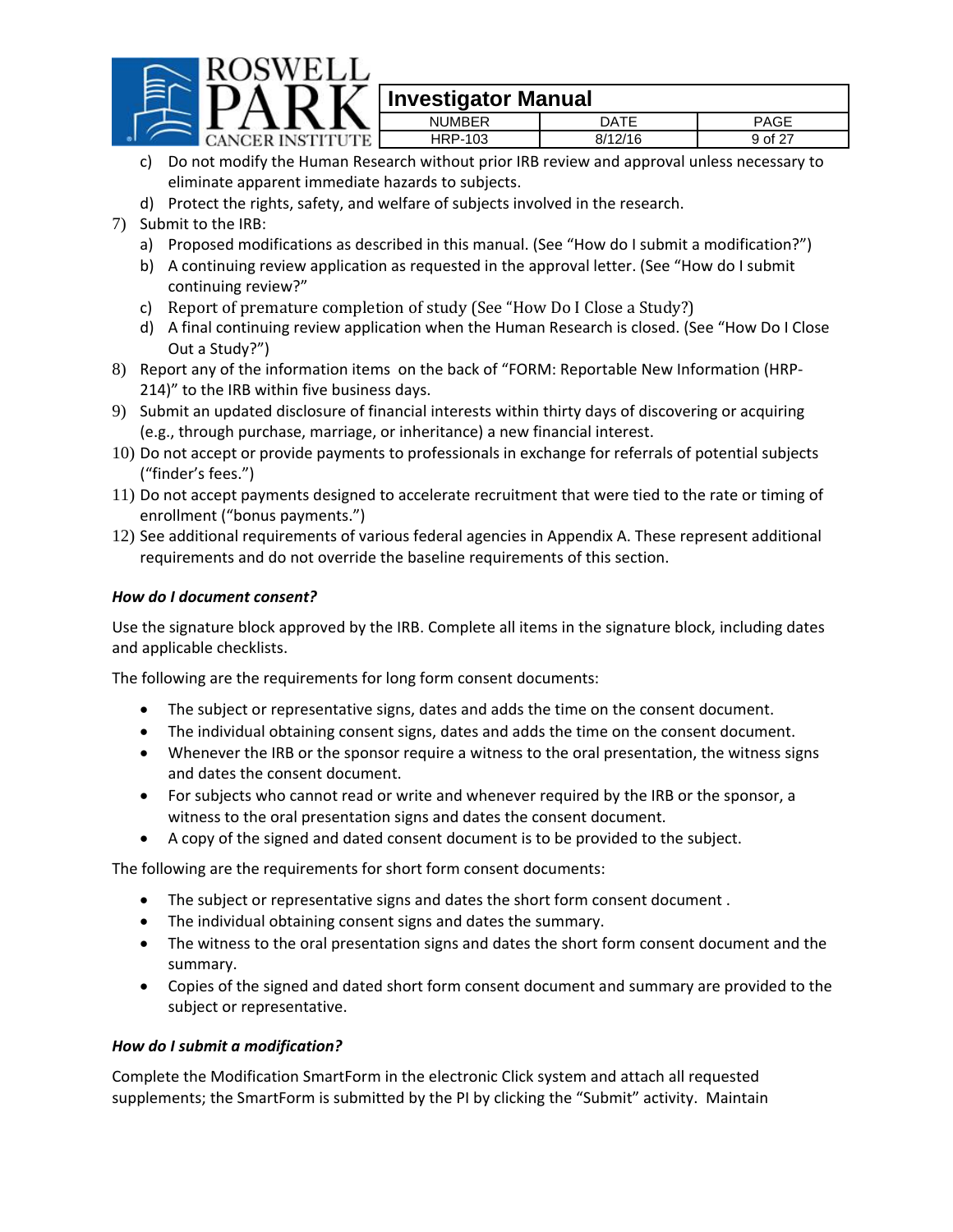

| <b>Investigator Manual</b> |         |          |
|----------------------------|---------|----------|
| <b>NUMBER</b>              | DATF    | PAGE     |
| HRP-103                    | 8/12/16 | 10 of 27 |

electronic copies of all information submitted to the IRB in case revisions are required. Please note that research must continue to be conducted without inclusion of the modification until IRB approval is received. Updates to the list of study personnel will be acknowledged unless the update represents a modification to the research.

#### *How do I submit continuing review?*

Complete the Continuing Review SmartForm in the electronic IRB system and attach all requested supplements; the SmartForm is submitted by the PI by clicking the "Submit" activity. Maintain electronic copies of all information submitted to the IRB in case revisions are required. Before submitting the continuing review, you must:

 Determine whether any co‐investigator or member of the research staff has a financial interest related to the research. A "yes" or "no" answer is sufficient. There is no need to obtain additional details.

Changes to study staff and consent modifications are allowed at the time of continuing review. If the continuing review involves modifications to previously approved research (changes other than consent or study staff), submit those modifications as a separate request for modification using the Modification SmartForm in the electronic Click system.

If the continuing review application is not received by the date requested in the approval letter, you will be restricted from submitting new Human Research until the completed application has been received.

If the approval of Human Research expires, all Human Research procedures related to the protocol under review must cease, including recruitment, advertisement, screening, enrollment, consent, interventions, interactions, and collection or analysis of private identifiable information. Continuing Human Research procedures after the approval has expired is a violation of organizational policy. If current subjects will be harmed by stopping Human Research procedures that are available outside the Human Research context, provide these on a clinical basis as needed to protect current subjects. If current subjects will be harmed by stopping Human Research procedures that are not available outside the Human Research context, immediately contact the IRB chair and provide a written list of the currently enrolled subjects and why they will be harmed by stopping Human Research procedures.

#### *What is the process for study suspension or termination by others*

Suspension or Termination **not** initiated by the IRB

In addition to the IRB, the following are authorized to suspend or terminate research on an urgent basis. 

- Principal Investigator
- • Sponsor
- IRB, Chair or board designee
- Appropriate Organizational Officials (Institute Official Chief Executive Officer, Senior Vice President of Clinical Investigations)
- Regulatory Agencies

The authorized party will notify ORSP who will follow up with research team to ensure that actions representing unanticipated problems or adverse outcomes are reported to the IRB. All other actions will be reported at the next convened IRB meeting.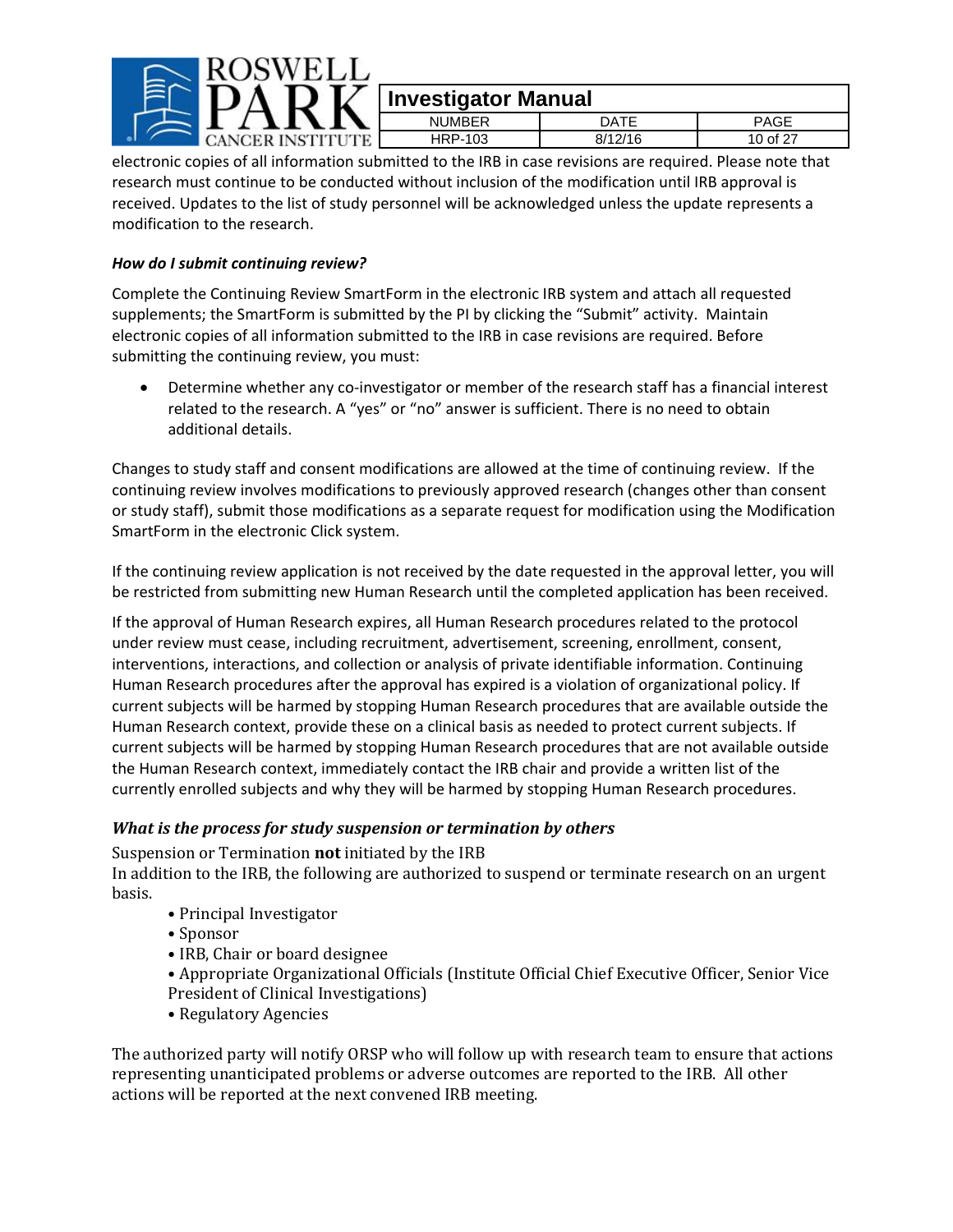

| $\cdots \cdots \cdots \cdots \cdots \cdots \cdots \cdots \cdots$ |         |    |
|------------------------------------------------------------------|---------|----|
| NI IMRER                                                         | י בו .  |    |
| HRP-103                                                          | 8/12/16 | ∽− |

Considerations for Suspension or Termination

- The convened IRB or other person ordering the suspension or termination shall:
	- Consider actions to protect the rights and welfare of currently enrolled subjects such as:
	- o Making arrangements for medical care off a research study;
	- o Transfer to another investigator;
	- o Continuation in the research under independent monitoring
- Consider whether subjects should be informed of the termination or suspension
- Consider continued adverse event or outcomes reporting to the IRB.

Reporting: 

Reporting of suspensions and terminations to regulatory agencies and appropriate organizational officials will be done per the HRP 101 Human Research Subject Protect Plan, "Special reporting requirements and procedures of IRB Findings

#### *How do I close out a study?*

Immediate notice of study closure can be submitted via the Report New Information activity in Click. To formally close out a study, complete the Continuing Review SmartForm in the electronic Click system and attach all requested supplements; the SmartForm is submitted by the PI by clicking the "Submit" activity. Maintain electronic copies of all information submitted to the IRB in case revisions are required.

If you fail to submit a continuing review form to close out Human Research study, you will be restricted from submitting new Human Research until the completed application has been received.

If the final continuing review application for closing out a Human Research study is not received by the date requested in the approval letter, you will be restricted from submitting new Human Research until the completed application is received.

#### *How long do I keep records?*

Maintain your Human Research records, including signed and dated consent documents for at least six years after completion of the research. Maintain signed and dated HIPAA authorizations and consent documents that include HIPAA authorizations for at least six years after completion of the research.

If your Human Research is sponsored contact the sponsor before disposing of Human Research records.

#### What if I want to treat a single patient with an unapproved drug, biologic or device through the use of *a compassionate exemption (CE)?*

Contact the ORSP to inform them that a compassionate exemption is being considered for the treatment of a patient.

#### \***Do not schedule the patient for treatment before IRB approval is received**.

The ORSP will assemble an IRB meeting in order to review the application. The committee will be convened as soon as practicable within 24 ‐ 72 hours of the request.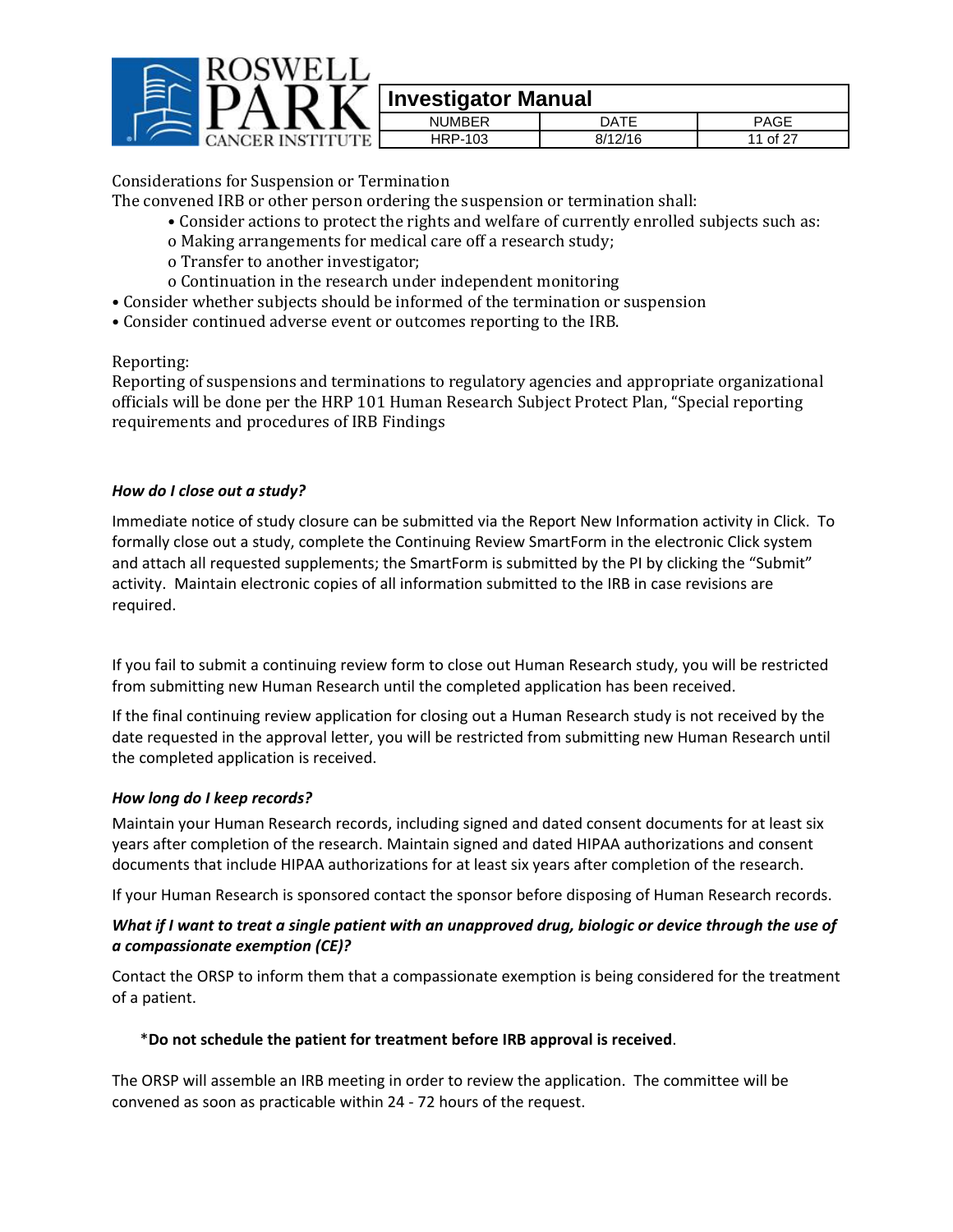

|              | 111122219741211174117411 |         |          |
|--------------|--------------------------|---------|----------|
|              | <b>NUMBER</b>            | DATF    |          |
| 7 P F<br>. . | HRP-103                  | R/19/1G | 12 of 27 |

#### **REQUIRED DOCUMENTATION:**

- **1.** F‐137a form is to be completed.
- **2.** Complete the rationale/justification and risk/benefit assessment form for the treatment proposed. Be sure to explain why standard treatment is not indicated for this patient.
- **3.** Submit a treatment protocol that is the basis for the treatment. Treatment drugs, doses, routes, and schedule must be given in detail and justified based on published/unpublished experience.
- **4.** Submit a proposed consent (use RPCI model template)
- **5.** Provide recent clinic notes from referring or treating physicians.

With a quorum and majority vote on the request, the ORSP will notify the treating physician of the committee's decision. When the board is convened for Compassionate use, quorum will be defined as at least 5 members from existing RPCI IRBs. Minimally, there must be at least 5 registered IRB members of varying background and expertise to execute a thorough review of the proposal and will include at least one member with a non‐scientific background and one member who is unaffiliated with the Institute.

If approved, the compassionate exemption approval and the stamped consent are released by the ORSP to the investigator. Only this consent can be used to consent the patient. ORSP will also facilitate submission to the FDA when applicable. Treatment of the patient cannot be initiated until the FDA has granted approval.

After obtaining the signature of the patient, the physician, and the witness (if applicable), a copy of the signed consent document should be forwarded to the ORSP.

Within FIVE (5) days of treatment under the compassionate exemption, you are required to submit an interim report to the ORSP summarizing the initial treatment of the patient with the unapproved drug, biologic or device, which will be provided to the IRB at the next scheduled meeting.

At termination of the therapy, you are required to submit a final report to the ORSP for submission to the FDA, if RPCI is the IND/IDE holder. A copy will be provided to the IRB at the next scheduled meeting.

All compassionate requests whether approved or not, are reported to the IRB at the next fully convened IRB meeting.

#### What if I need to use an unapproved drug, biologic, or device and there is no time for IRB review?

Contact the ORSP or IRB chair immediately to discuss the situation. If there is no time to make this contact, see the "WORKSHEET: Emergency Use (HRP‐322)" for the regulatory criteria allowing such a use and make sure these are followed. Use the "TEMPLATE EMERGENCY USE CONSENT DOCUMENT (HRP‐ 506)" to prepare your consent document. You will need to submit a report of the use to the IRB within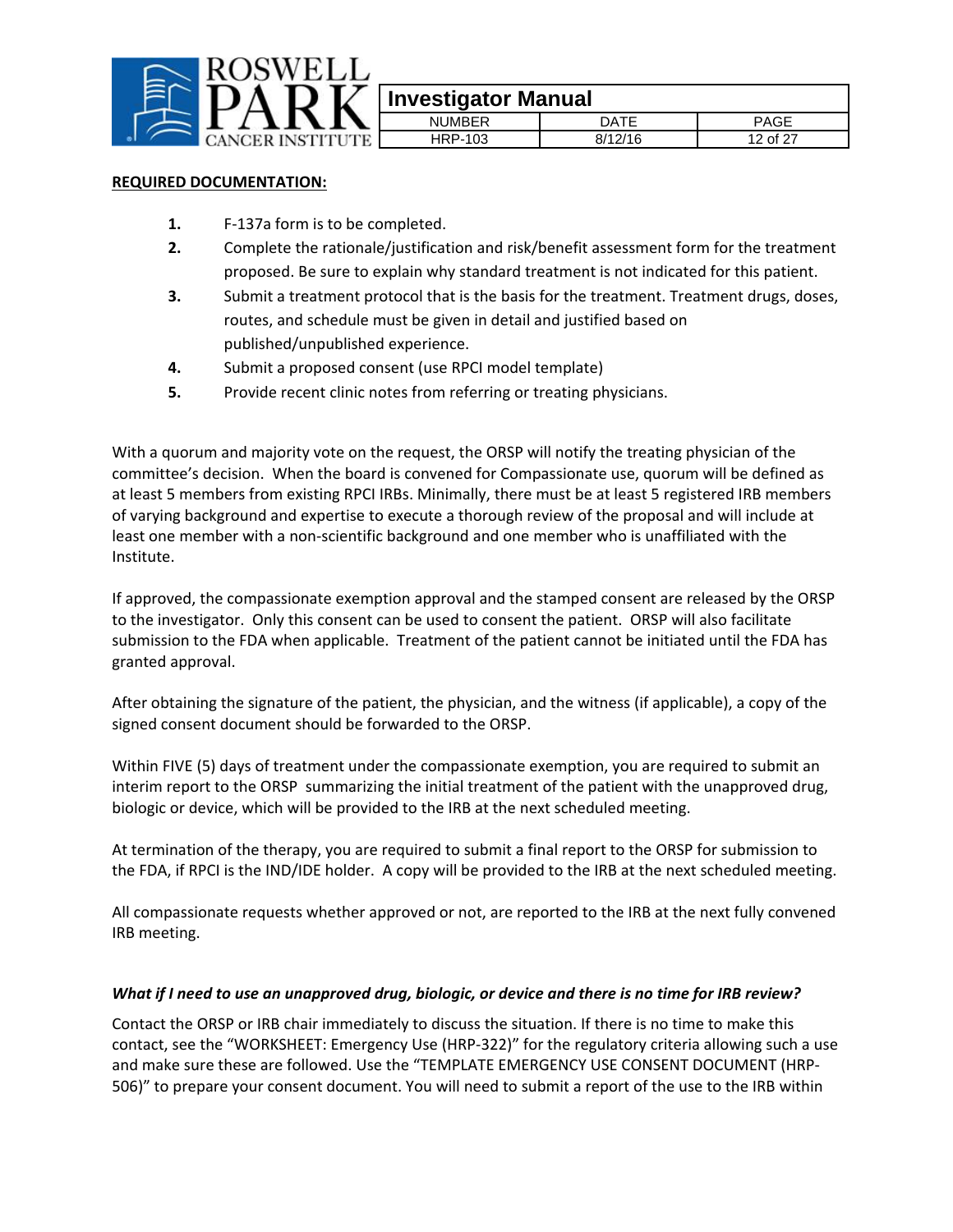

| ∼                               | ------        | -------------                   |                        |  |
|---------------------------------|---------------|---------------------------------|------------------------|--|
|                                 | <b>NUMBER</b> | ATT                             | <b>PAGE</b>            |  |
| ANG<br>ттъ.<br>$\sim$<br>$\sim$ | HRP-103       | 3/12/16                         | -3 of 2 <sup>7</sup> ، |  |
|                                 |               | the contract of the contract of |                        |  |

five days of the use and for drugs and biologics, submit an IRB application for initial review within 30 days.

If you fail to submit the report within five days or the IRB application for initial review within 30 days, you will be restricted from submitting new Human Research until the report and IRB application for initial review have been received.

Emergency use of an unapproved drug or biologic in a life‐threatening situation without prior IRB review is "research" as defined by FDA, the individual getting the test article is a "subject" as defined by FDA, and therefore is governed by FDA regulations for IRB review and informed consent. Emergency use of an unapproved device without prior IRB review is not "research" as defined by FDA and the individual getting the test article is not a "subject" as defined by FDA. However, FDA guidance recommends following similar rules as for emergency use of an unapproved drug or biologic.

Individuals getting an unapproved drug, biologic, or device without prior IRB review cannot be considered a "subject" as defined by DHHS and their results cannot be included in prospective "research" as that term is defined by DHHS.

#### *How do I get additional information and answers to questions?*

This document and the policies and procedures for the Human Research Protection Program are available on the IRB block on the i2.

If you have any questions or concerns, about the Human Research Protection Program, contact the ORSP at:

Donald Handley Administrative Director, Research Subject Protection and Scientific Integrity Roswell Park Cancer Institute Elm and Carlton Streets Buffalo, NY 14263 Phone: 716.845.3455 Email: Donald.Handley@RoswellPark.org

If you have questions, concerns, complaints, allegations of undue influence, allegations or findings of non‐compliance, or input regarding the Human Research Protection Program that cannot be addressed by contacting the ORSP, follow the directions in the "HUMAN RESEARCH PROTECTION PROGRAM PLAN (HRP‐101)" under "Reporting and Management of Concerns."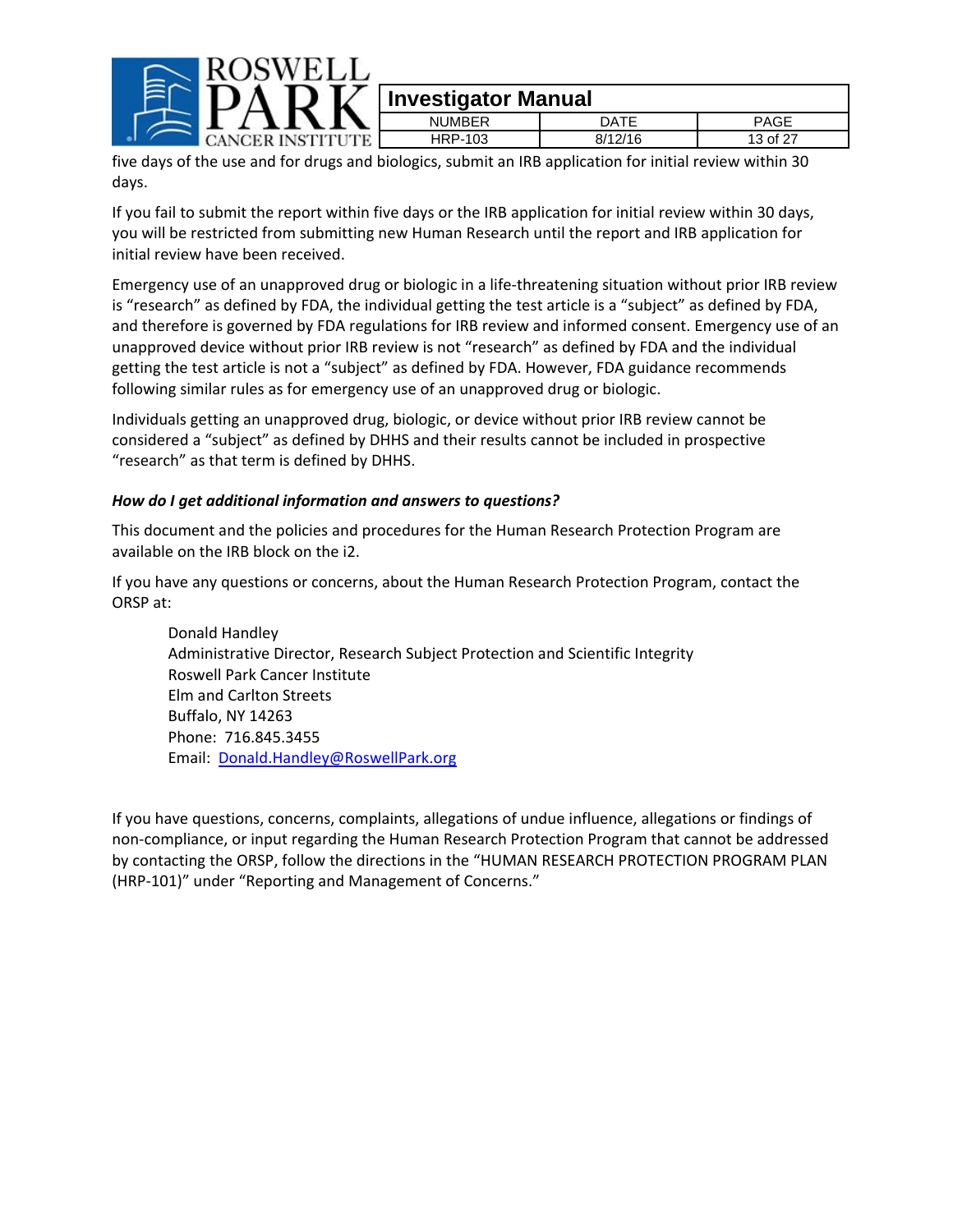

### *Additional Requirements for DHHS‐Regulated Research<sup>1</sup>* Appendix A‐1

- 1. When a subject decides to withdraw from a clinical trial, the investigator conducting the clinical trial should ask the subject to clarify whether the subject wishes to withdraw from all components of the trial or only from the primary interventional component of the trial. If the latter, research activities involving other components of the clinical trial, such as follow-up data collection activities, for which the subject previously gave consent may continue. The investigator should explain to the subject who wishes to withdraw the importance of obtaining follow‐up safety data about the subject.
- 2. Investigators are allowed to retain and analyze already collected data relating to any subject who chooses to withdraw from a research study or whose participation is terminated by an investigator without regard to the subject's consent, provided such analysis falls within the scope of the analysis described in the IRB-approved protocol. This is the case even if that data includes identifiable private information about the subject.
- 3. For research not subject to regulation and review by FDA, investigators, in consultation with the funding agency, can choose to honor a research subject's request that the investigator destroy the subject's data or that the investigator exclude the subject's data from any analysis.
- 4. When seeking the informed consent of subjects, investigators should explain whether already collected data about the subjects will be retained and analyzed even if the subjects choose to withdraw from the research.

 $\overline{a}$ 

<sup>1</sup> http://www.hhs.gov/ohrp/policy/subjectwithdrawal.html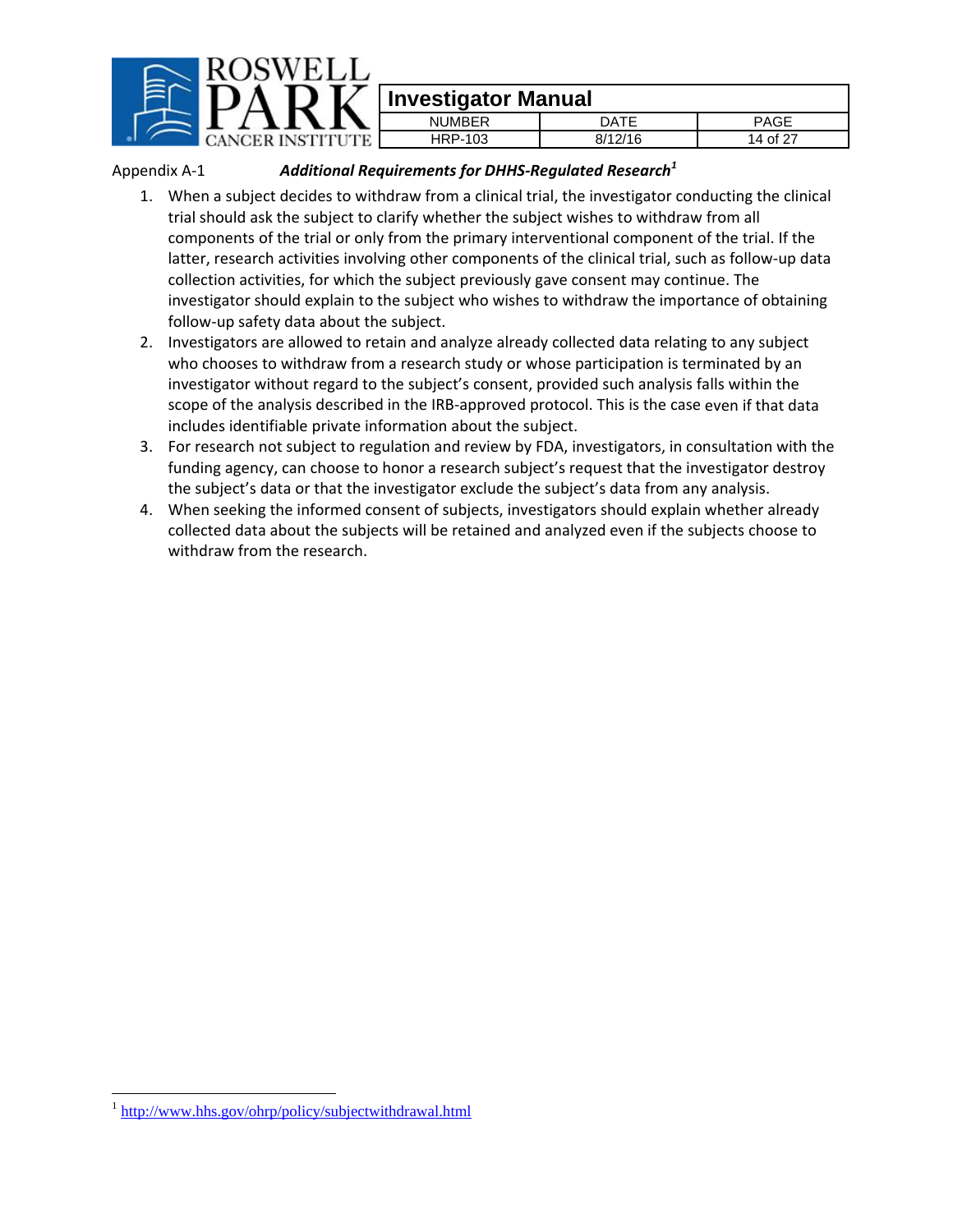

#### Appendix A‐2 *Additional Requirements for FDA‐Regulated Research*

- 1. When a subject withdraws from a study: $2^2$ 
	- a. The data collected on the subject to the point of withdrawal remains part of the study database and may not be removed.
	- b. An investigator may ask a subject who is withdrawing whether the subject wishes to provide continued follow‐up and further data collection subsequent to their withdrawal from the interventional portion of the study. Under this circumstance, the discussion with the subject would distinguish between study-related interventions and continued follow‐up of associated clinical outcome information, such as medical course or laboratory results obtained through non‐invasive chart review, and address the maintenance of privacy and confidentiality of the subject's information.
	- c. If a subject withdraws from the interventional portion of the study, but agrees to continued follow‐up of associated clinical outcome information as described in the previous bullet, the investigator must obtain the subject's informed consent for this limited participation in the study (assuming such a situation was not described in the original informed consent form). IRB approval of informed consent documents is required.
	- d. If a subject withdraws from the interventional portion of a study and does not consent to continued follow‐up of associated clinical outcome information, the investigator must not access for purposes related to the study the subject's medical record or other confidential records requiring the subject's consent.
	- e. An investigator may review study data related to the subject collected prior to the subject's withdrawal from the study, and may consult public records, such as those establishing survival status.
- 2. For FDA‐regulated research involving investigational drugs:
	- a. Investigators must abide by FDA restrictions on promotion of investigational drugs:<sup>3</sup>
		- i. An investigator, or any person acting on behalf of an investigator, must not represent in a promotional context that an investigational new drug is safe or effective for the purposes for which it is under investigation or otherwise promote the drug.
		- ii. This provision is not intended to restrict the full exchange of scientific information concerning the drug, including dissemination of scientific findings in scientific or lay media. Rather, its intent is to restrict promotional claims of safety or effectiveness of the drug for a use for which it is under investigation and to preclude commercialization of the drug before it is approved for commercial distribution.
		- iii. An investigator must not commercially distribute or test market an investigational new drug.
	- b. Follow FDA requirements for general responsibilities of investigators $4$ 
		- i. An investigator is responsible for ensuring that an investigation is conducted according to the signed investigator statement, the investigational plan, and

 $\overline{a}$ 

<sup>&</sup>lt;sup>2</sup> http://www.fda.gov/downloads/RegulatoryInformation/Guidances/UCM126489.pdf<br><sup>3</sup> http://www.accessdata.fda.gov/<u>SCRIPTs/cdrh/cfdocs/cfcfr/CFRSearch.cfm?fr=312.7</u>

<sup>&</sup>lt;sup>4</sup> http://www.accessdata.fda.gov/SCRIPTs/cdrh/cfdocs/cfcfr/CFRSearch.cfm?fr=312.60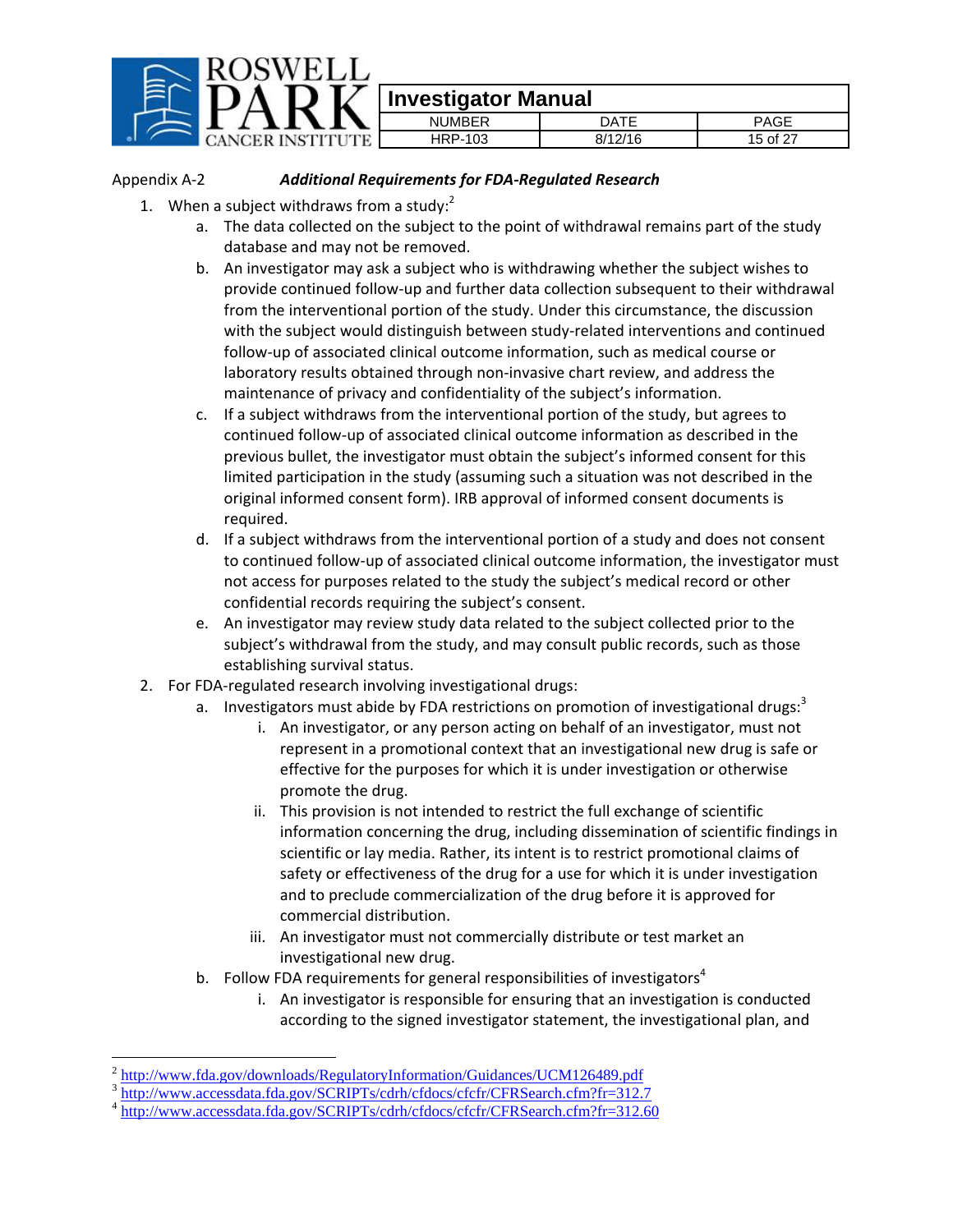

# $\widetilde{\mathbf{V}}$  Investigator Manual

| .    | UMBER<br>NΙ  | $DA^{\tau\tau}$    | PAGE             |
|------|--------------|--------------------|------------------|
| R IN | HRP-103      | 8/12/16            | of 27<br>۱G<br>ີ |
| .    | . .<br>_____ | $\sim$<br>. .<br>. | $\sim$<br>. .    |

applicable regulations; for protecting the rights, safety, and welfare of subjects under the investigator's care; and for the control of drugs under investigation.

- ii. An investigator must, in accordance with the provisions of 21 CFR §50, obtain the informed consent of each human subject to whom the drug is administered, except as provided in 21 CFR §50.23 or §50.24 of this chapter.
- iii. Additional specific responsibilities of clinical investigators are set forth in this part and in 21 CFR §50 and 21 CFR §56.
- c. Follow FDA requirements for control of the investigational drug<sup>5</sup>
	- i. An investigator must administer the drug only to subjects under the investigator's personal supervision or under the supervision of a sub‐ investigator responsible to the investigator.
	- ii. The investigator must not supply the investigational drug to any person not authorized under this part to receive it.
- d. Follow FDA requirements for investigator recordkeeping and record retention<sup>6</sup>
	- i. Disposition of drug:
		- 1. An investigator is required to maintain adequate records of the disposition of the drug, including dates, quantity, and use by subjects.
		- 2. If the investigation is terminated, suspended, discontinued, or completed, the investigator must return the unused supplies of the drug to the sponsor, or otherwise provide for disposition of the unused supplies of the drug under 21 CFR §312.59.
	- ii. Case histories.
		- 1. An investigator is required to prepare and maintain adequate and accurate case histories that record all observations and other data pertinent to the investigation on each individual administered the investigational drug or employed as a control in the investigation.
		- 2. Case histories include the case report forms and supporting data including, for example, signed and dated consent forms and medical records including, for example, progress notes of the physician, the individual's hospital charts, and the nurses' notes. The case history for each individual must document that informed consent was obtained prior to participation in the study.
	- iii. Record retention: An investigator must retain required records for a period of 2 years following the date a marketing application is approved for the drug for the indication for which it is being investigated; or, if no application is to be filed or if the application is not approved for such indication, until 2 years after the investigation is discontinued and FDA is notified.
- e. Follow FDA requirements for investigator reports<sup>7</sup>
	- i. Progress reports: The investigator must furnish all reports to the sponsor of the drug who is responsible for collecting and evaluating the results obtained.
	- ii. Safety reports: An investigator must promptly report to the sponsor any adverse effect that may reasonably be regarded as caused by, or probably caused by,

<sup>&</sup>lt;sup>5</sup> http://www.accessdata.fda.gov/SCRIPTs/cdrh/cfdocs/cfcfr/CFRSearch.cfm?fr=312.61

<sup>&</sup>lt;sup>6</sup><br>http://www.accessdata.fda.gov/SCRIPTs/cdrh/cfdocs/cfcfr/CFRSearch.cfm?fr=312.62<br><sup>7</sup> http://www.accessdata.fda.gov/SCRIPTs/cdrh/cfdocs/cfcfr/CFRSearch.cfm?fr=312.64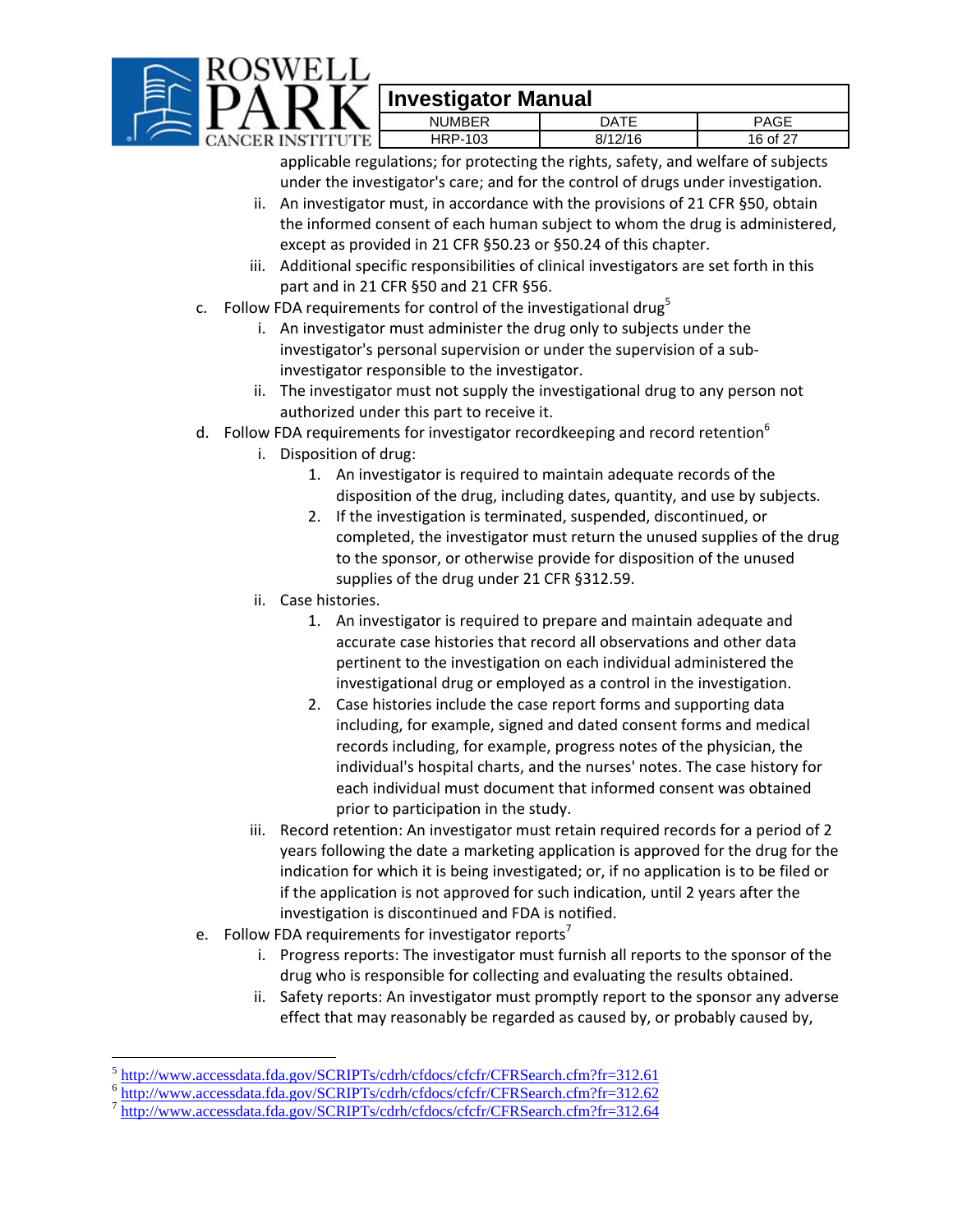

|  | NUMBER       | ۱ΔΤΓ    |    |
|--|--------------|---------|----|
|  | -103<br>HRP- | 8/12/16 | ∩† |

the drug. If the adverse effect is alarming, the investigator must report the adverse effect immediately.

- iii. Final report: An investigator must provide the sponsor with an adequate report shortly after completion of the investigator's participation in the investigation.
- iv. Financial disclosure reports:
	- 1. The clinical investigator must provide the sponsor with sufficient accurate financial information to allow an applicant to submit complete and accurate certification or disclosure statements as required under 21 CFR §54.
	- 2. The clinical investigator must promptly update this information if any relevant changes occur during the course of the investigation and for 1 year following the completion of the study.
- f. Follow FDA requirements for assurance of IRB review<sup>8</sup>
	- i. An investigator must assure that an IRB that complies with the requirements set forth in 21 CFR §56 will be responsible for the initial and continuing review and approval of the proposed clinical study.
	- ii. The investigator must also assure that he or she will promptly report to the IRB all changes in the research activity and all unanticipated problems involving risk to human subjects or others, and that he or she will not make any changes in the research without IRB approval, except where necessary to eliminate apparent immediate hazards to human subjects.
- g. Follow FDA requirements for inspection of investigator's records and reports<sup>9</sup>
	- i. An investigator must upon request from any properly authorized officer or employee of FDA, at reasonable times, permit such officer or employee to have access to, and copy and verify any records or reports made by the investigator pursuant to 312.62.
	- ii. The investigator is not required to divulge subject names unless the records of particular individuals require a more detailed study of the cases, or unless there is reason to believe that the records do not represent actual case studies, or do not represent actual results obtained.
- h. Follow FDA requirements for handling of controlled substances<sup>10</sup>
	- i. If the investigational drug is subject to the Controlled Substances Act, the investigator must take adequate precautions, including storage of the investigational drug in a securely locked, substantially constructed cabinet, or other securely locked, substantially constructed enclosure, access to which is limited, to prevent theft or diversion of the substance into illegal channels of distribution.
- 3. For FDA‐regulated research involving investigational devices:
	- a. General responsibilities of investigators.<sup>11</sup>

 $\overline{a}$ 

i. An investigator is responsible for ensuring that an investigation is conducted according to the signed agreement, the investigational plan and applicable FDA

<sup>&</sup>lt;sup>8</sup><br>http://www.accessdata.fda.gov/SCRIPTs/cdrh/cfdocs/cfcfr/CFRSearch.cfm?fr=312.66<br>http://www.accessdata.fda.gov/SCRIPTs/cdrh/cfdocs/cfcfr/CFRSearch.cfm?fr=312.68<br><sup>10</sup><br>http://www.accessdata.fda.gov/SCRIPTs/cdrh/cfdocs/cfc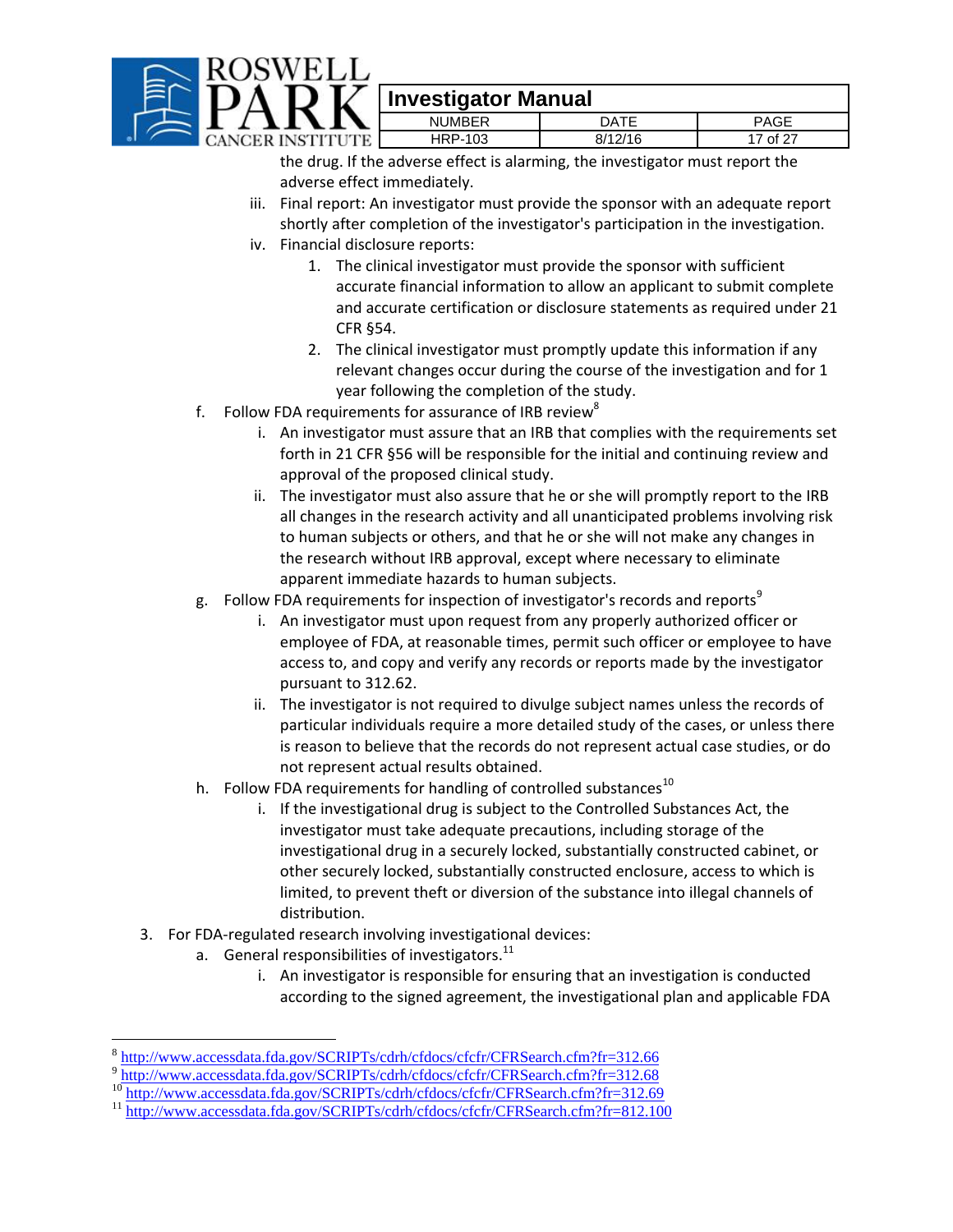

| -        | - - - - -<br>___<br>_____              |            |                      |
|----------|----------------------------------------|------------|----------------------|
|          | $\cdots$<br>$ -$<br><b>IMBLR</b><br>NΙ | ) A T F    |                      |
| vr.<br>Έ | 103<br>้⊢-<br>.<br>┑┍<br>              | 0/4C<br>O, | $\sim$<br>18.<br>⇔∩f |

regulations, for protecting the rights, safety, and welfare of subjects under the investigator's care, and for the control of devices under investigation. An investigator also is responsible for ensuring that informed consent is obtained in accordance with 21 CFR §50.

- b. Specific responsibilities of investigators $^{12}$ 
	- i. Awaiting approval: An investigator may determine whether potential subjects would be interested in participating in an investigation, but must not request the written informed consent of any subject to participate, and must not allow any subject to participate before obtaining IRB and FDA approval.
	- ii. Compliance: An investigator must conduct an investigation in accordance with the signed agreement with the sponsor, the investigational plan, and other applicable FDA regulations, and any conditions of approval imposed by an IRB or FDA.
	- iii. Supervising device use: An investigator must permit an investigational device to be used only with subjects under the investigator's supervision. An investigator must not supply an investigational device to any person not authorized to receive it.
	- iv. Financial disclosure:
		- 1. A clinical investigator must disclose to the sponsor sufficient accurate financial information to allow the applicant to submit complete and accurate certification or disclosure statements required under 21 CFR §54.
		- 2. The investigator must promptly update this information if any relevant changes occur during the course of the investigation and for 1 year following completion of the study.
	- v. Disposing of device: Upon completion or termination of a clinical investigation or the investigator's part of an investigation, or at the sponsor's request, an investigator must return to the sponsor any remaining supply of the device or otherwise dispose of the device as the sponsor directs.
- c. Maintain the following accurate, complete, and current records relating to the investigator's participation in an investigation:<sup>13</sup>
	- i. All correspondence with another investigator, an IRB, the sponsor, a monitor, or FDA, including required reports.
	- ii. Records of receipt, use or disposition of a device that relate to:
		- 1. The type and quantity of the device, the dates of its receipt, and the batch number or code mark.
		- 2. The names of all persons who received, used, or disposed of each device.
		- 3. Why and how many units of the device have been returned to the sponsor, repaired, or otherwise disposed of.
	- iii. Records of each subject's case history and exposure to the device. Case histories include the case report forms and supporting data including, for example, signed and dated consent forms and medical records including, for example,

 $\overline{a}$ 

 $12 \frac{\text{http://www.accessdata.fda.gov/SCRIPTs/cdrh/cfdocs/cfcfr/CFRSearch.cfm?fr=812.110}}{\text{http://www.accessdata.fda.gov/SCRIPTs/cdrh/cfdocs/cfcfr/CFRSearch.cfm?fr=812.140}}$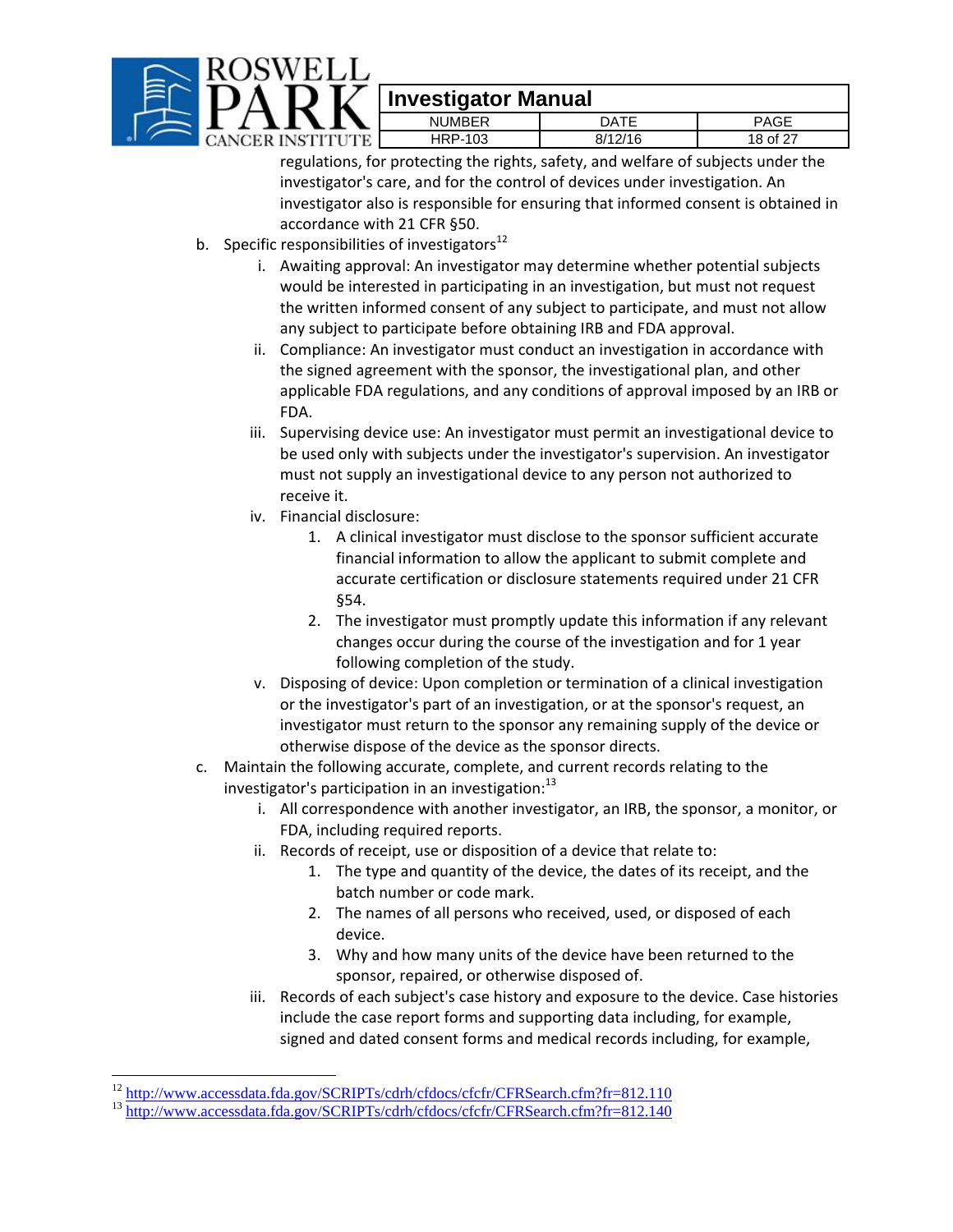

|              | - -          |                    |                          |
|--------------|--------------|--------------------|--------------------------|
|              | <b>IMRFR</b> | ٦А.                | ⊓∧∩г                     |
| ГU<br>$\sim$ | 03<br>- P- . | 8/19/1G<br>0/<br>ັ | $\sim$<br>∩t<br>У<br>- 1 |

progress notes of the physician, the individual's hospital charts, and the nurses' notes. Such records must include:

- 1. Documents evidencing informed consent and, for any use of a device by the investigator without informed consent, any written concurrence of a licensed physician and a brief description of the circumstances justifying the failure to obtain informed consent.
- 2. Documentation that informed consent was obtained prior to participation in the study.
- 3. All relevant observations, including records concerning adverse device effects (whether anticipated or unanticipated), information and data on the condition of each subject upon entering, and during the course of, the investigation, including information about relevant previous medical history and the results of all diagnostic tests.
- 4. A record of the exposure of each subject to the investigational device, including the date and time of each use, and any other therapy.
- iv. The protocol, with documents showing the dates of and reasons for each deviation from the protocol.
- v. Any other records that FDA requires to be maintained by regulation or by specific requirement for a category of investigations or a particular investigation.
- d. Inspections<sup>14</sup>

 $\overline{a}$ 

- i. Entry and inspection: A sponsor or an investigator who has authority to grant access must permit authorized FDA employees, at reasonable times and in a reasonable manner, to enter and inspect any establishment where devices are held (including any establishment where devices are manufactured, processed, packed, installed, used, or implanted or where records of results from use of devices are kept).
- ii. Records inspection: A sponsor, IRB, or investigator, or any other person acting on behalf of such a person with respect to an investigation, must permit authorized FDA employees, at reasonable times and in a reasonable manner, to inspect and copy all records relating to an investigation.
- iii. Records identifying subjects: An investigator must permit authorized FDA employees to inspect and copy records that identify subjects, upon notice that FDA has reason to suspect that adequate informed consent was not obtained, or that reports required to be submitted by the investigator to the sponsor or IRB have not been submitted or are incomplete, inaccurate, false, or misleading.
- e. Prepare and submit the following complete, accurate, and timely reports<sup>15</sup>
	- i. Unanticipated adverse device effects. An investigator must submit to the sponsor and to the reviewing IRB a report of any unanticipated adverse device effect occurring during an investigation as soon as possible, but in no event later than 10 working days after the investigator first learns of the effect.

<sup>&</sup>lt;sup>14</sup> http://www.accessdata.fda.gov/SCRIPTs/cdrh/cfdocs/cfcfr/CFRSearch.cfm?fr=812.145<br><sup>15</sup> http://www.accessdata.fda.gov/<u>SCRIPTs/cdrh/cfdocs/cfcfr/CFRSearch.cfm?fr=812.150</u>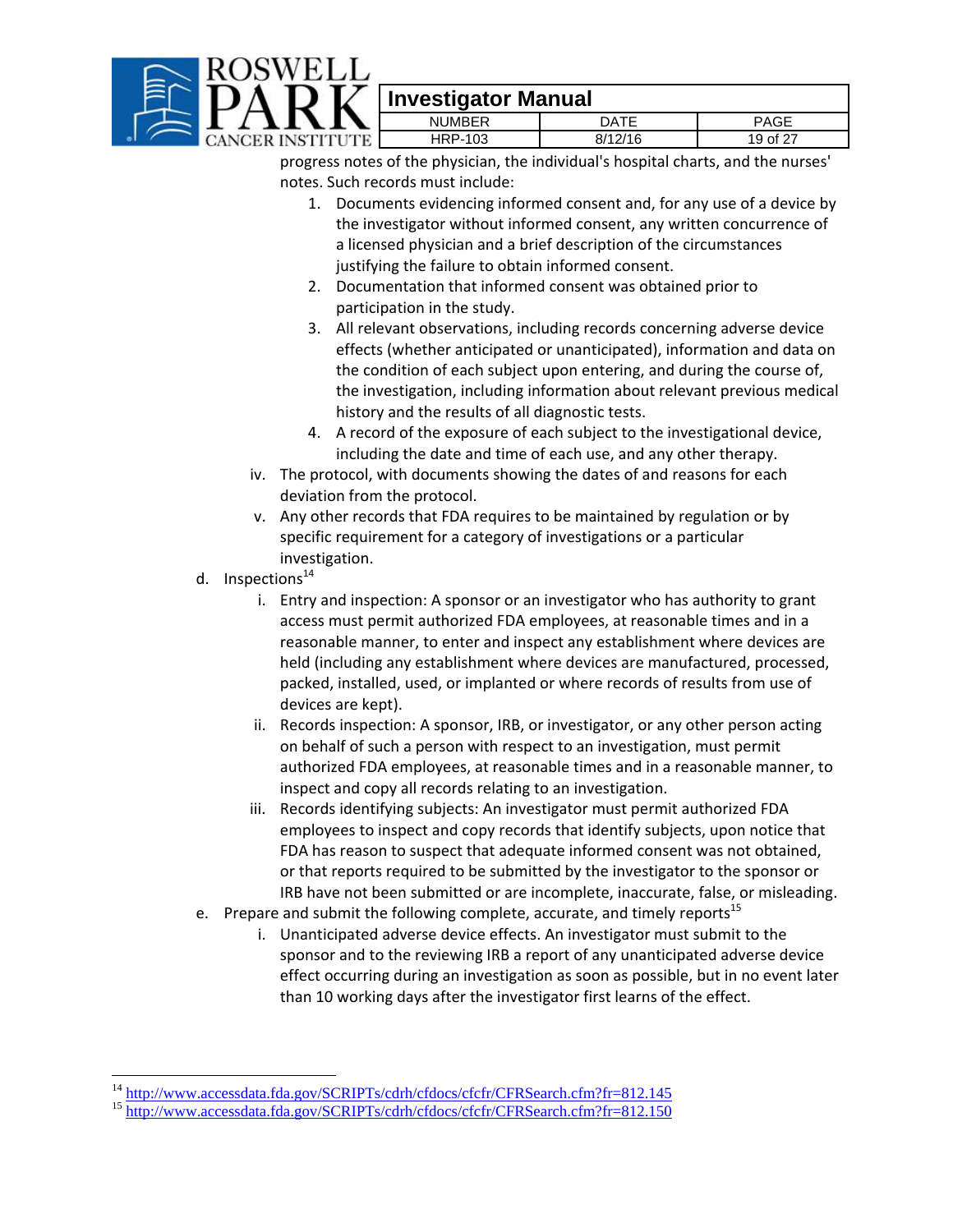

| $\cdots \cdots \cdots \cdots \cdots \cdots \cdots \cdots$ |         |                      |  |
|-----------------------------------------------------------|---------|----------------------|--|
| <b>NUMBER</b>                                             | NATF    | ንAGE                 |  |
| HRP-103                                                   | 0117116 | $20 \text{ of } 2^-$ |  |

- ii. Withdrawal of IRB approval. An investigator must report to the sponsor, within 5 working days, a withdrawal of approval by the reviewing IRB of the investigator's part of an investigation.
- iii. Progress. An investigator must submit progress reports on the investigation to the sponsor, the monitor, and the reviewing IRB at regular intervals, but in no event less often than yearly.
- iv. Deviations from the investigational plan:
	- 1. An investigator must notify the sponsor and the reviewing IRB of any deviation from the investigational plan to protect the life or physical well-being of a subject in an emergency.
	- 2. Such notice must be given as soon as possible, but in no event later than 5 working days after the emergency occurred.
	- 3. Except in such an emergency, prior approval by the sponsor is required for changes in or deviations from a plan, and if these changes or deviations may affect the scientific soundness of the plan or the rights, safety, or welfare of human subjects, FDA and IRB also is required.
- v. Informed consent. If an investigator uses a device without obtaining informed consent, the investigator must report such use to the sponsor and the reviewing IRB within 5 working days after the use occurs.
- vi. Final report. An investigator must, within 3 months after termination or completion of the investigation or the investigator's part of the investigation, submit a final report to the sponsor and the reviewing IRB.
- vii. Other. An investigator must, upon request by a reviewing IRB or FDA, provide accurate, complete, and current information about any aspect of the investigation.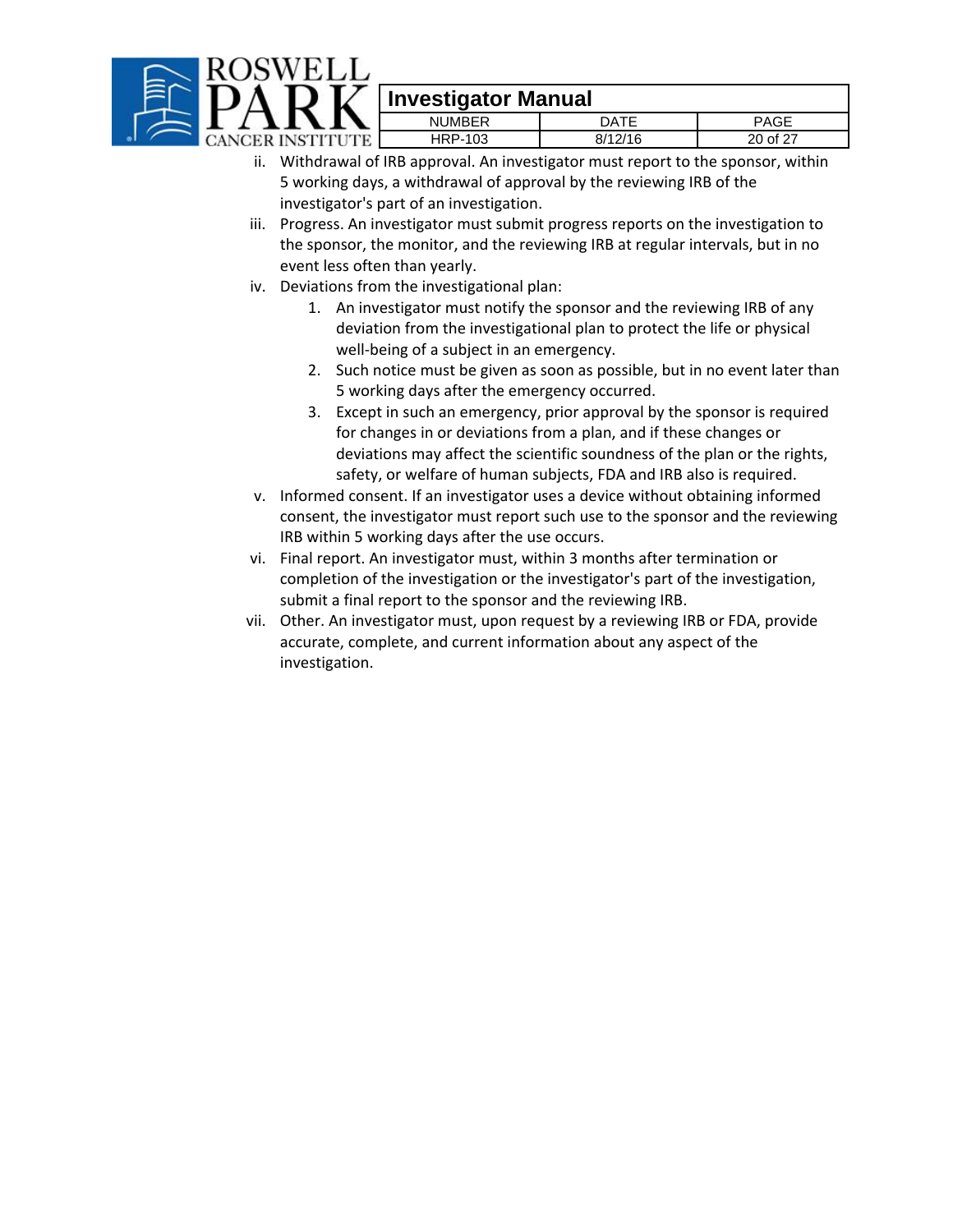

Appendix A‐3 *Additional Requirements for Department of Defense (DOD) research*

- 1. When appropriate, research protocols must be reviewed and approved by the IRB prior to the Department of Defense approval. Consult with the Department of Defense funding component to see whether this is a requirement.
- 2. Employees of the Department of Defense (including temporary, part-time, and intermittent appointments) may not be able to legally accept payments to participate in research and should check with their supervisor before accepting such payments. Employees of the Department of Defense cannot be paid for conducting research while on active duty.
- 3. Service members must follow their command policies regarding the requirement to obtain command permission to participate in research involving human subjects while on‐duty or off‐ duty.
- 4. Components of the Department of Defense might have stricter requirements for research‐ related injury than the DHHS regulations.
- 5. Initial and continuing research ethics education is required for all personnel who conduct, review, approve, oversee, support or manage human research supported by the DoD or its components.
- 6. RPCI policy requires initial and continuing education of research personnel and IRB members every three (3) years.
- 7. Individual DoD components may have stricter or specific educational requirements. Researchers should contact their project coordinator at the DoD, or DoD component, to ensure adherence to any unique requirements.
- 8. The DoD component may also evaluate RPCI's education policies to ensure that personnel are qualified to perform the research, based on the complexity and risk of the research
- 9. There may be specific educational requirements or certification required.
- 10. When assessing whether to support or collaborate with this institution for research involving human subjects, the Department of Defense may evaluate this institution's education and training policies to ensure the personnel are qualified to perform the research.
- 11. When research involves U.S. military personnel, policies and procedures require limitations on dual compensation:
	- a. Prohibit an individual from receiving pay of compensation for research during duty hours.
	- b. An individual may be compensated for research if the participant is involved in the research when not on duty.
	- c. Federal employees while on duty and non‐Federal persons may be compensated for blood draws for research up to \$50 for each blood draw.
	- d. Non‐Federal persons may be compensated for research participating other than blood draws in a reasonable amount as approved by the IRB according to local prevailing rates and the nature of the research.
- 12. Other specific requirements of the Department of Defense research be found in the "Additional Requirements for Department of Defense (DOD) Research" section in the IRB's "WORKSHEET: Additional Federal Criteria (HRP‐318)."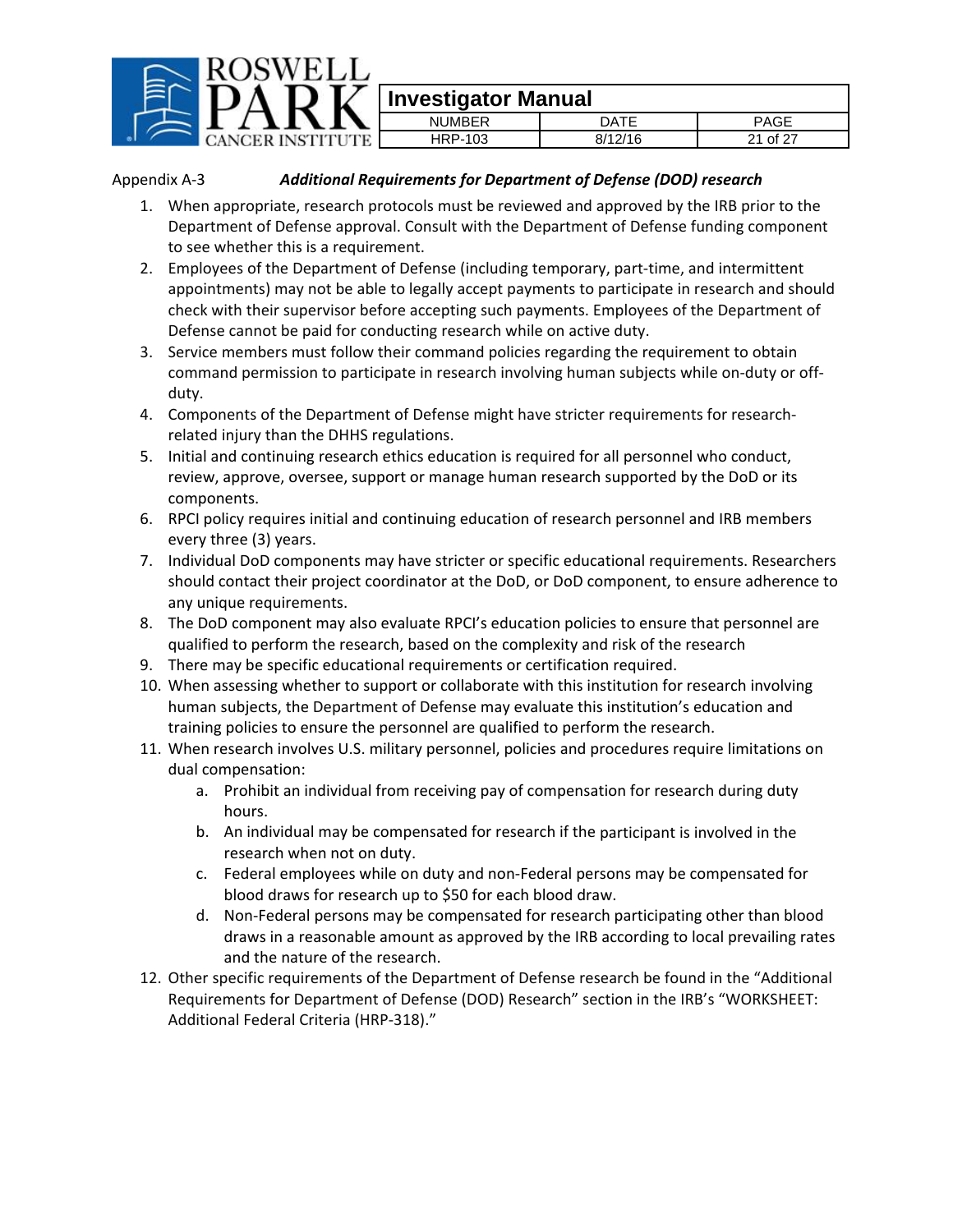|  | <b>Investigator Manual</b> |             |             |
|--|----------------------------|-------------|-------------|
|  | <b>NUMBER</b>              | <b>DATE</b> | <b>PAGE</b> |
|  | <b>HRP-103</b>             | 8/12/16     | 22 of 27    |

Appendix A‐4 *Additional Requirements for Department of Energy (DOE) Research*

- 1. Research that involves one or more of the following is considered by DOE to be human subjects research and requires IRB review:
	- a. Intentional modification of the human environment
	- b. Study of human environments that use tracer chemicals, particles or other materials to characterize airflow.
	- c. Study in occupied homes or offices that:
		- i. Manipulate the environment to achieve research aims.
		- ii. Test new materials.
		- iii. Involve collecting information on occupants' views of appliances, materials, or devices installed in their homes or their energy‐saving behaviors through surveys and focus groups.
- 2. You must complete and submit to the IRB the DOE "Checklist for IRBs to Use in Verifying that HS Research Protocols are In Compliance with DOE Requirements" (http://human subjects.energy.gov/other‐resources/documents/IRB‐template‐for‐reviewing‐PII‐protocols‐ 2010 ac.pdf) if your research includes Personally Identifiable Information. Please indicate with each item in the checklist where this is addressed within the protocol you have submitted to the IRB for review.
- 3. You must report the following within ten business days to the Department of Energy human subjects research program manager:
	- a. Any signification adverse events, unanticipated risks; and complaints about the research, with a description of any corrective actions taken or to be taken
	- b. Any suspension or termination of IRB approval of research
	- c. Any significant non‐compliance with HRPP procedures or other requirements.
- 4. You must report the following within three business days to the Department of Energy human subject research program manager.
	- a. Any compromise of personally identifiable information must be reported immediately.
- 5. Research involving human participants also includes studies of the intentional modification of the human environment; generalizable includes the study of tracer chemical, particles or other materials to characterize airflow.
- 6. Generalizable also includes studies in occupied home or offices that:
	- a. Manipulate the environment to achieve research aim;
	- b. Test new materials;
	- c. Involve collecting information on occupants' views of appliances, materials; or
	- d. Devices installed in their homes or their energy‐saving behaviors through surveys and focus groups.

Generalizable should be viewed in terms of the contribution to knowledge with the specific field of study.

7. Other specific requirements of the Department of Energy (DOE) research can be found in the "Additional Requirements for Department of Energy (DOE) Research" section in the IRB's "WORKSHEET: Additional Federal Criteria (HRP‐318)."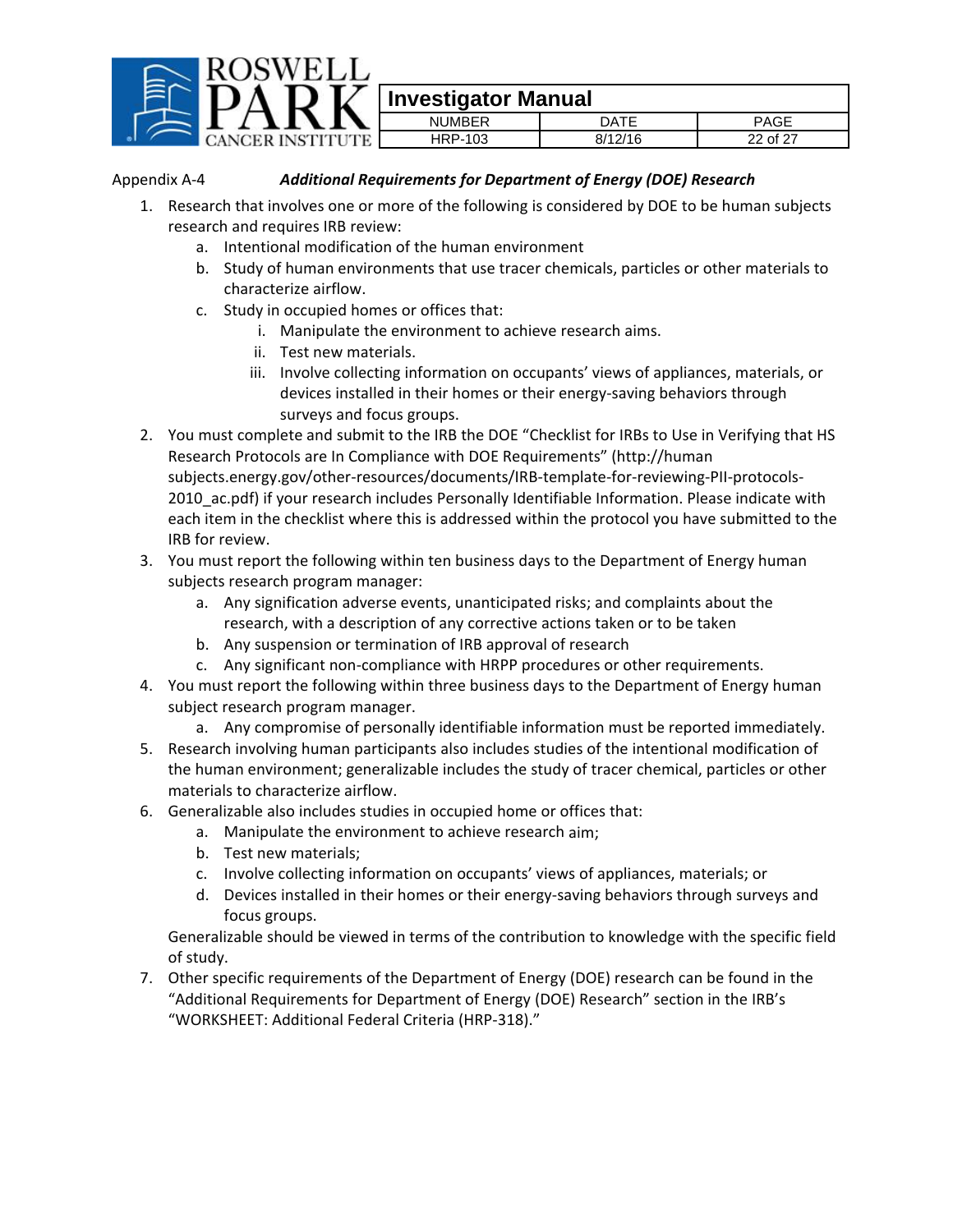

#### Appendix A‐5 *Additional Requirements for Department of Justice (DOJ) Research*

#### **Additional Requirements for DOJ Research conducted in the Federal Bureau of Prisons**

- 1. Implementation of Bureau programmatic or operational initiatives made through pilot projects is not considered to be research.
- 2. The project must not involve medical experimentation, cosmetic research, or pharmaceutical testing.
- 3. The research design must be compatible with both the operation of prison facilities and protection of human subjects.
- 4. Investigators must observe the rules of the institution or office in which the research is conducted.
- 5. Any investigator who is a non-employee of the Bureau of Prisoners must sign a statement in which the investigator agrees to adhere to the requirements of 28 CFR §512.
- 6. The research must be reviewed and approved by the Bureau Research Review Board.
- 7. Incentives cannot be offered to help persuade inmate subjects to participate. However, soft drinks and snacks to be consumed at the test setting may be offered. Reasonable accommodations such as nominal monetary recompense for time and effort may be offered to non‐confined research subjects who are both: No longer in Bureau of Prisons custody. Participating in authorized research being conducted by Bureau employees or contractors.
- 8. A non-employee of the Bureau may receive records in a form not individually identifiable when advance adequate written assurance that the record will be used solely as a statistical research or reporting record is provided to the agency.
- 9. Except as noted in the consent statement to the subject, you must not provide research information that identifies a subject to any person without that subject's prior written consent to release the information. For example, research information identifiable to a particular individual cannot be admitted as evidence or used for any purpose in any action, suit, or other judicial, administrative, or legislative proceeding without the written consent of the individual to whom the data pertain.
- 10. Except for computerized data records maintained at an official Department of Justice site, records that contain non‐disclosable information directly traceable to a specific person may not be stored in, or introduced into, an electronic retrieval system.
- 11. If you are conducting a study of special interest to the Office of Research and Evaluation but the study is not a joint project involving Office of Research and Evaluation, you may be asked to provide Office of Research and Evaluation with the computerized research data, not identifiable to individual subjects, accompanied by detailed documentation. These arrangements must be negotiated prior to the beginning of the data collection phase of the project.
- 12. Required elements of disclosure additionally include:
	- a. Identification of the investigators.
	- b. Anticipated uses of the results of the research.
	- c. A statement that participation is completely voluntary and that the subject may withdraw consent and end participation in the project at any time without penalty or prejudice (the inmate will be returned to regular assignment or activity by staff as soon as practicable).
	- d. A statement regarding the confidentiality of the research information and exceptions to any guarantees of confidentiality required by federal or state law. For example, a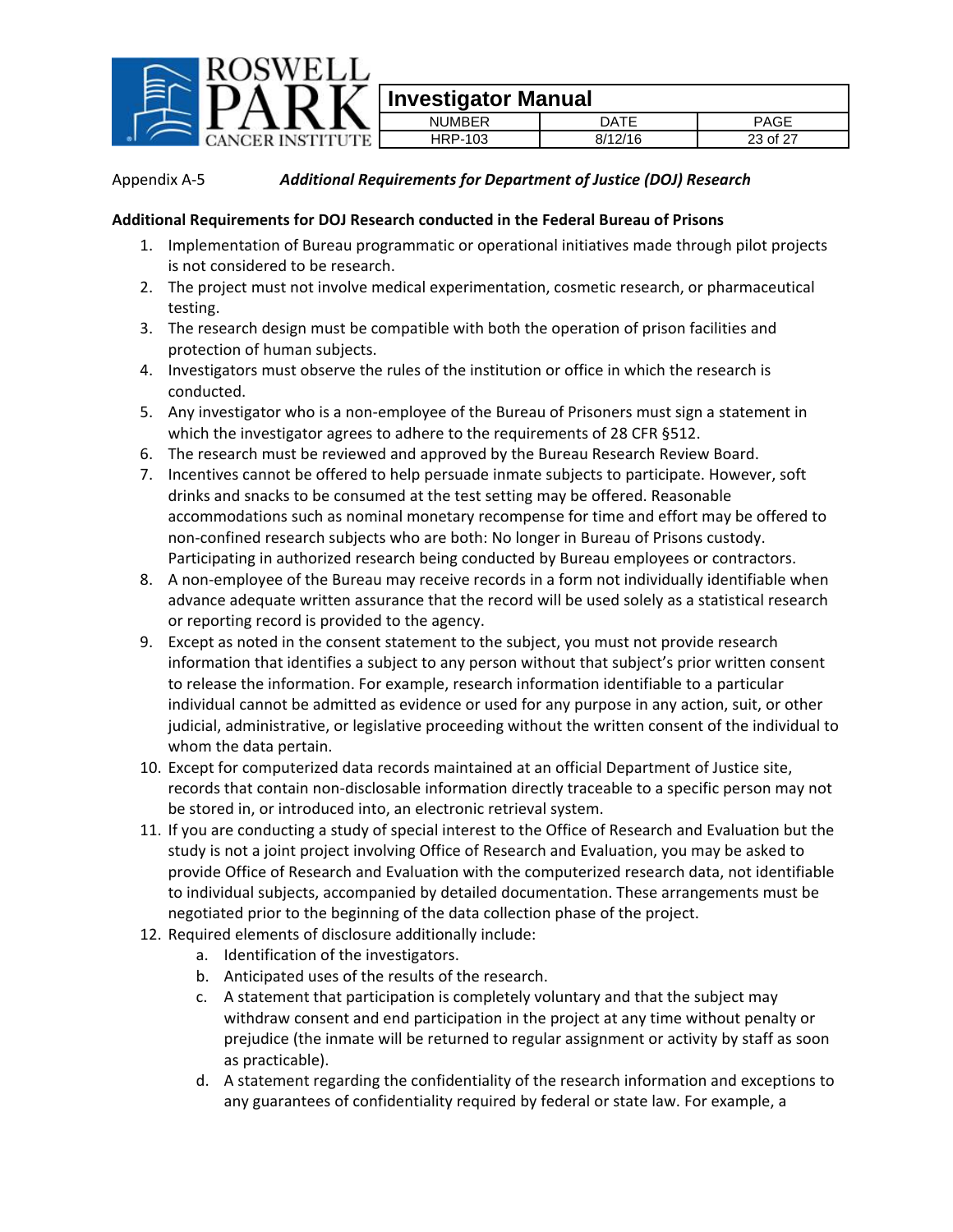

# $\overline{\mathbf{I}}$  $\overline{\mathbf{I}}$  Investigator Manual

| --        | . .           |         |                    |
|-----------|---------------|---------|--------------------|
|           | <b>NUMBER</b> | DATF    | PAGE               |
| ER<br>JTE | HRP-103       | 8/12/16 | 24 of 27<br>$\sim$ |
|           |               |         |                    |

investigator may not guarantee confidentiality when the subject indicates intent to commit future criminal conduct or harm himself or herself or someone else, or, if the subject is an inmate, indicates intent to leave the facility without authorization.

- e. A statement that participation in the research project will have no effect on the inmate subject's release date or parole eligibility.
- 13. You must have academic preparation or experience in the area of study of the proposed research.
- 14. The IRB application must include a summary statement, which includes:
	- a. Names and current affiliations of the investigators.
	- b. Title of the study.
	- c. Purpose of the study.
	- d. Location of the study.
	- e. Methods to be employed.
	- f. Anticipated results.
	- g. Duration of the study.
	- h. Number of subjects (staff or inmates) required and amount of time required from each.
	- i. Indication of risk or discomfort involved as a result of participation.
- 15. The IRB application must include a comprehensive statement, which includes:
	- a. Review of related literature.
	- b. Detailed description of the research method.
	- c. Significance of anticipated results and their contribution to the advancement of knowledge.
	- d. Specific resources required from the Bureau of Prisons.
	- e. Description of all possible risks, discomforts, and benefits to individual subjects or a class of subjects, and a discussion of the likelihood that the risks and discomforts will actually occur.
	- f. Description of steps taken to minimize any risks.
	- g. Description of physical or administrative procedures to be followed to: Ensure the security of any individually identifiable data that are being collected for the study.
	- h. Destroy research records or remove individual identifiers from those records when the research has been completed.
	- i. Description of any anticipated effects of the research study on organizational programs and operations.
	- j. Relevant research materials such as vitae, endorsements, sample consent statements, questionnaires, and interview schedules.
- 16. The IRB application must include a statement regarding assurances and certification required by federal regulations, if applicable.
- 17. You must assume responsibility for actions of any person engaged to participate in the research project as an associate, assistant, or subcontractor.
- 18. At least once a year, you must provide the Chief, Office of Research and Evaluation, with a report on the progress of the research.
- 19. At least 12 working days before any report of findings is to be released, you must distribute one copy of the report to each of the following: the chairperson of the Bureau Research Review Board, the regional director, and the warden of each institution that provided data or assistance.
- 20. You must include an abstract in the report of findings.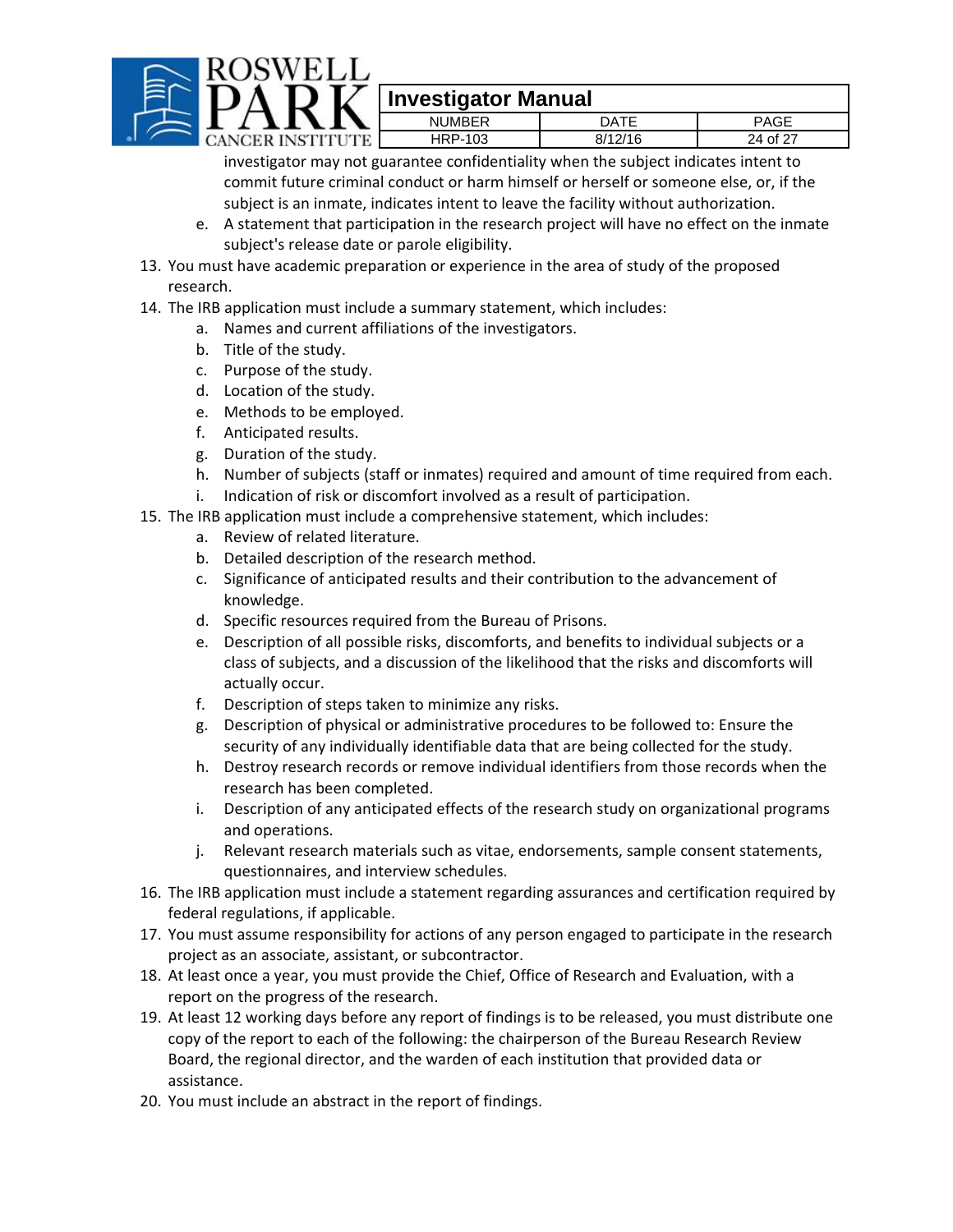

| ю  |                |               |                      |
|----|----------------|---------------|----------------------|
|    | <b>NUMBER</b>  | DATE          | PAGE                 |
| ₹R | <b>HRP-103</b> | 8/12/16<br>O/ | $25 \text{ of } 2^-$ |
|    |                |               |                      |

- 21. In any publication of results, you must acknowledge the Bureau's participation in the research project.
- 22. You must expressly disclaim approval or endorsement of the published material as an expression of the policies or views of the Bureau.
- 23. Prior to submitting for publication the results of a research project conducted under this subpart, You must provide two copies of the material, for informational purposes only, to the Chief, Office of Research and Evaluation, Central Office, Bureau of Prisons.
- 24. Other specific requirements of the Department of Justice (DOJ) Research Conducted within the Federal Bureau of Prisons (BOP) can be found in the "Additional Requirements for Department of Justice (DOJ) Research Conducted within the Federal Bureau of Prisons (BOP)" section in the IRB's "WORKSHEET: Additional Federal Criteria (HRP‐318)."

#### **Additional Requirements for DOJ Research Funded by the National Institute of Justice**

- 1. The project must have a privacy certificate approved by the National Institute of Justice Human Subjects Protection Officer.
- 2. All investigators and research staff are required to sign employee confidentiality statements, which are maintained by the responsible investigator.
- 3. The confidentiality statement on the consent document must state that confidentiality can only be broken if the subject reports immediate harm to subjects or others.
- 4. Under a privacy certificate, investigators and research staff do not have to report child abuse unless the subject signs another consent document to allow child abuse reporting.
- 5. A copy of all data must be de-identified and sent to the National Archive of Criminal Justice Data, including copies of the informed consent document, data collection instruments, surveys, or other relevant research materials.
- 6. Other specific requirements of the Department of Justice (DOJ) Research Funded by the National Institute of Justice can be found in the "Additional Requirements for Department of Justice (DOJ) Research" section in the IRB's "WORKSHEET: Additional Federal Criteria (HRP‐ 318)."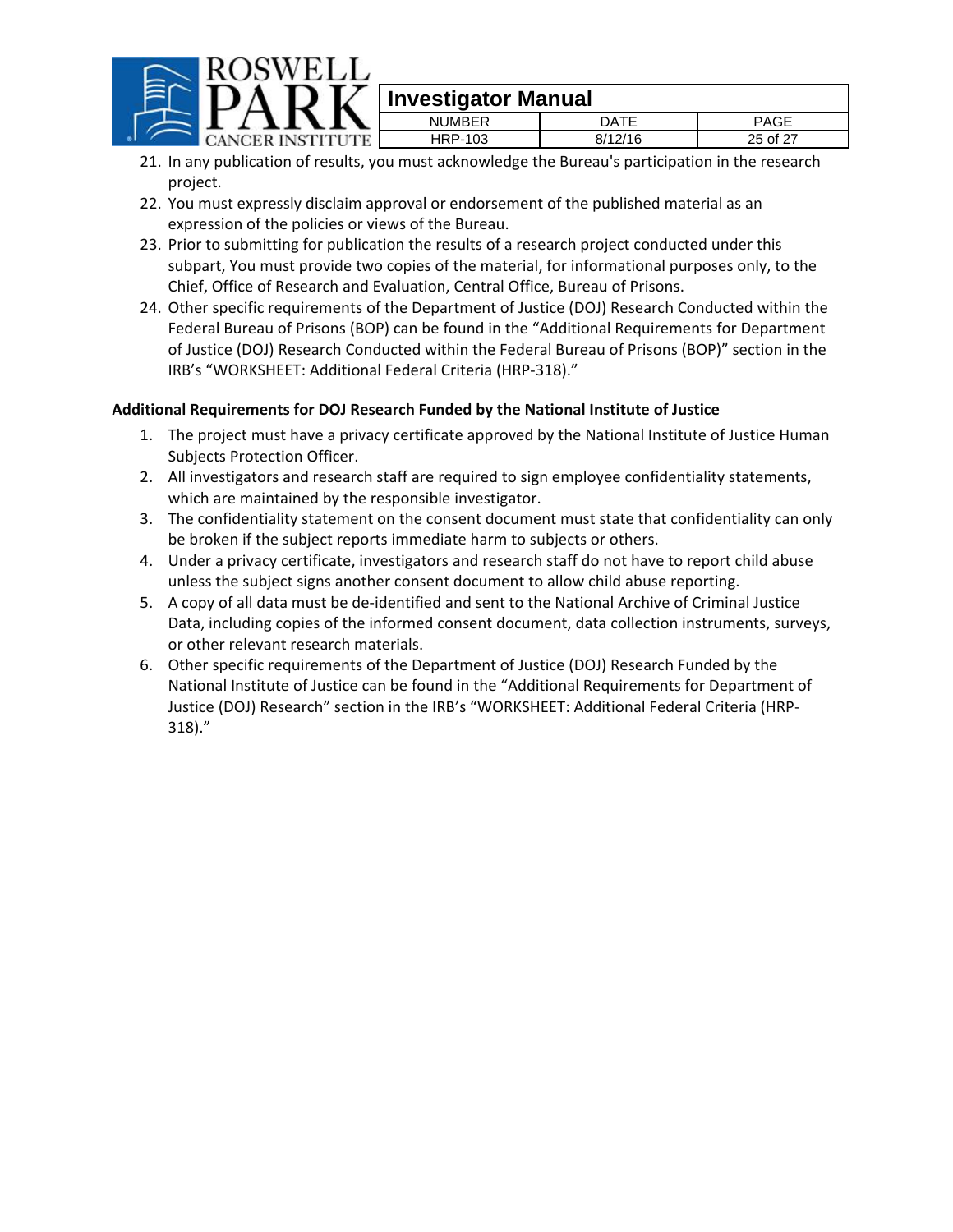

Appendix A‐6 *Additional Requirements for Department of Education (ED) Research*

- 1. Each school at which the research is conducted must provide an assurance that they comply with the Family Educational Rights and Privacy Act (FERPA) and the Protection of Pupil Rights Amendment (PPRA).
- 2. Provide a copy of all surveys and instructional material used in the research. Upon request parents of children<sup>16</sup> involved in the research<sup>17</sup> must be able to inspect these materials.
- 3. The school in which the research is being conducted must have policies regarding the administration of physical examinations or screenings that the school may administer to students.
- 4. Other specific requirements of the Department of Education (ED) Research can be found in the "Additional Requirements for Department of Education (ED) Research" section in the IRB's "WORKSHEET: Additional Federal Criteria (HRP‐318)."

 $\overline{a}$ 

<sup>&</sup>lt;sup>16</sup> Children are persons enrolled in research not above the elementary or secondary education level, who have not reached the age or majority as determined under state law.<br><sup>17</sup> Research or experimentation program or project means any program or project in any research that is designed to

explore or develop new or unproven teaching methods or techniques.